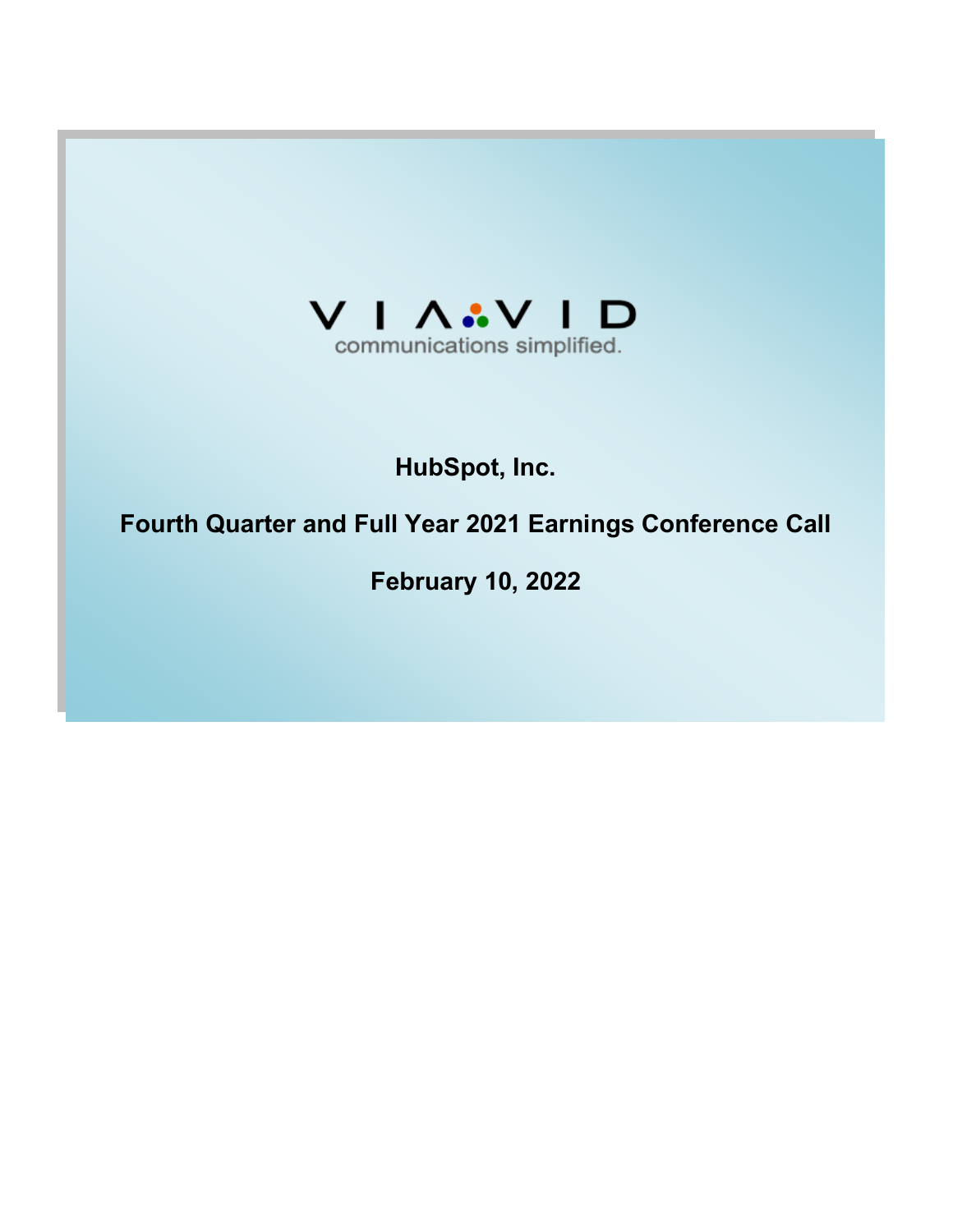# **C O R P O R A T E P A R T I C I P A N T S**

**Charles (Chuck) MacGlashing,** *Vice President Treasury and Investor Relations* **Yamini Rangan,** *Chief Executive Officer* **Kate Bueker,** *Chief Financial Officer* **Dharmesh Shah,** *Co-Founder and Chief Technical Officer*

#### **C O N F E R E N C E C A L L P A R T I C I P A N T S**

**Stan Zlotsky,** *Morgan Stanley* **Samad Samana,** *Jefferies* **Mark Murphy,** *JPMorgan* **Brad Sills,** *Bank of America* **Arjun Bhatia,** *William Blair* **Michael Turits,** *KeyBanc Capital Markets* **Ken Wong,** *Guggenheim Securities* **Gabriela Borges,** *Goldman Sachs* **Josh Reilly,** *Needham and Company* **Rishi Jaluria,** *RBC Capital Markets* **Parker Lane,** *Stifel* **Matt Diamond,** *Mizuho* **Brent Bracelin,** *Piper Sandler* **Michael Turrin,** *Wells Fargo* **Brian Peterson,** *Raymond James* **Ryan Krieger,** *Wolfe Research* **Keith Bachman,** *BMO Capital Markets* **Conor,** *Truist Securities*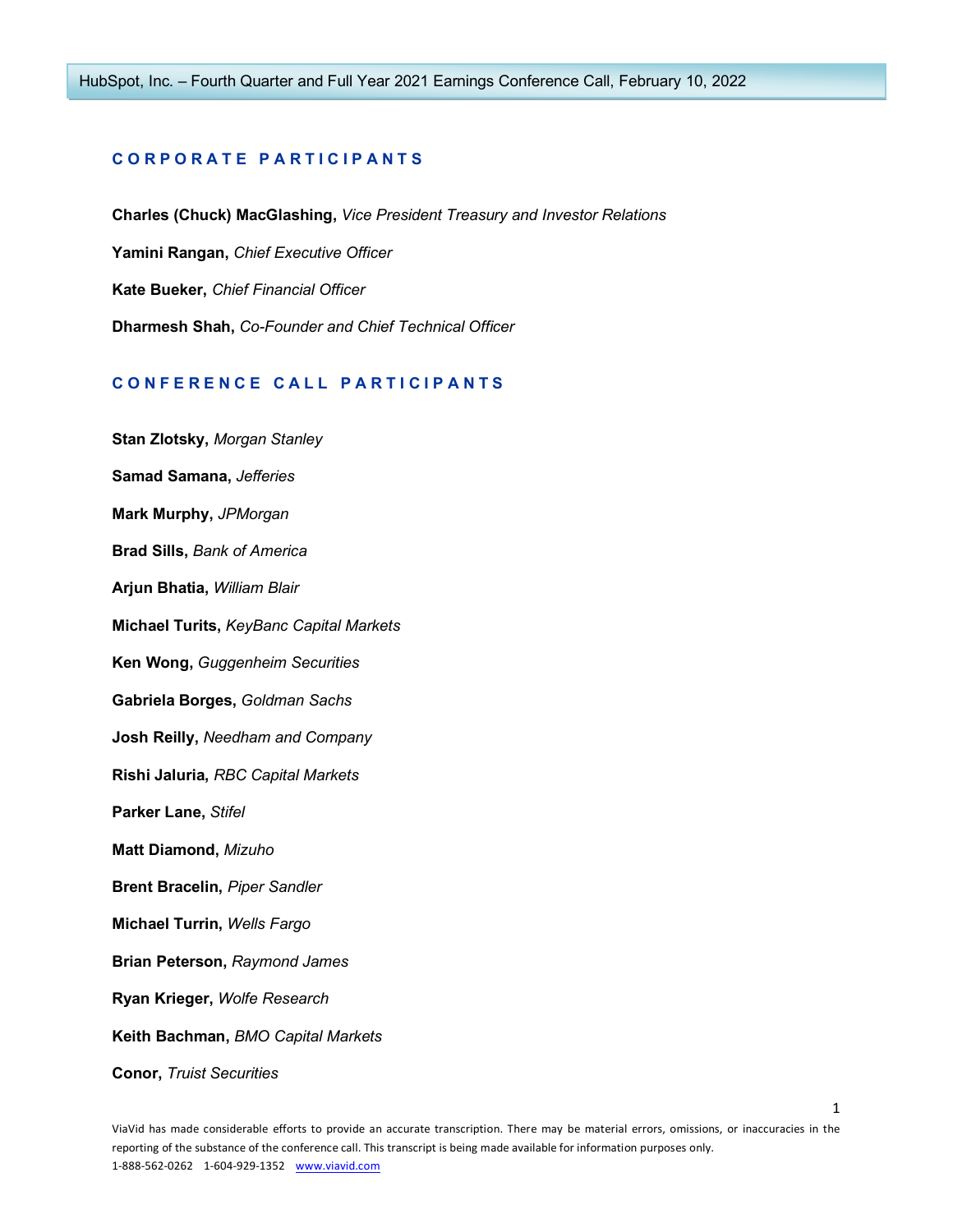# **P R E S E N T A T I O N**

## **Operator**

Good afternoon, everyone, and welcome to the HubSpot Q4 2021 Earnings Conference Call.

Just a quick reminder, today's call is being recorded. At the end of today's prepared remarks, we will have a formal question-and-answer session.

Now, at this time, I'll turn the call over to the Head of Investor Relations, Mr. Chuck MacGlashing. Please go ahead, sir.

## **Charles MacGlashing**

Thanks, Operator. Good afternoon, and welcome to HubSpot's Fourth Quarter and Full Year 2021 Earnings Conference Call.

Today, we'll be discussing the results announced in the press release that was issued after the market closed. With me on the call this afternoon is Yamini Rangan, our Chief Executive Officer, Dharmesh Shah, our Co-Founder and CTO, and Kate Bueker, our Chief Financial Officer.

Before we start, I'd like to draw your attention to the Safe Harbor statement included in today's press release. During this call, we'll make statements related to our business that may be considered forwardlooking within the meaning of Section 27A of the Securities Exchange Act of 1933, as amended, and Section 21E of the Securities Exchange Act of 1934, as amended. All statements, other than statements of historical fact, are forward-looking statements, including those regarding Management's expectations of future financial and operational performance and operational expenditures, expected growth, leadership transitions, and business outlook, including our financial guidance for the first fiscal quarter and full year 2022.

Forward-looking statements reflect our views only as of today and, except as is required by law, we undertake no obligation to update or revise these forward-looking statements.

Please refer to the cautionary language in today's press release and our Form 10-Q, which was filed with the SEC on November 3, 2021, for a discussion of the risks and uncertainties that could cause actual results to differ materially from expectations.

During the course of today's call, we'll refer to certain non-GAAP financial measures, as defined by Regulation G. The GAAP financial measure most directly comparable to each non-GAAP financial measure used or discussed, and a reconciliation of the differences between such measures, can be found within our fourth quarter and Fiscal Year 2021 earnings press release in the Investor Relations section of our website.

Now, it's my pleasure to turn over the call to HubSpot's Chief Executive Officer, Yamini Rangan. Yamini?

## **Yamini Rangan**

Thank you so much, Chuck, and welcome, everyone. Thank you for joining us as we review HubSpot's fourth quarter and full year 2021 results.

 $\overline{\phantom{a}}$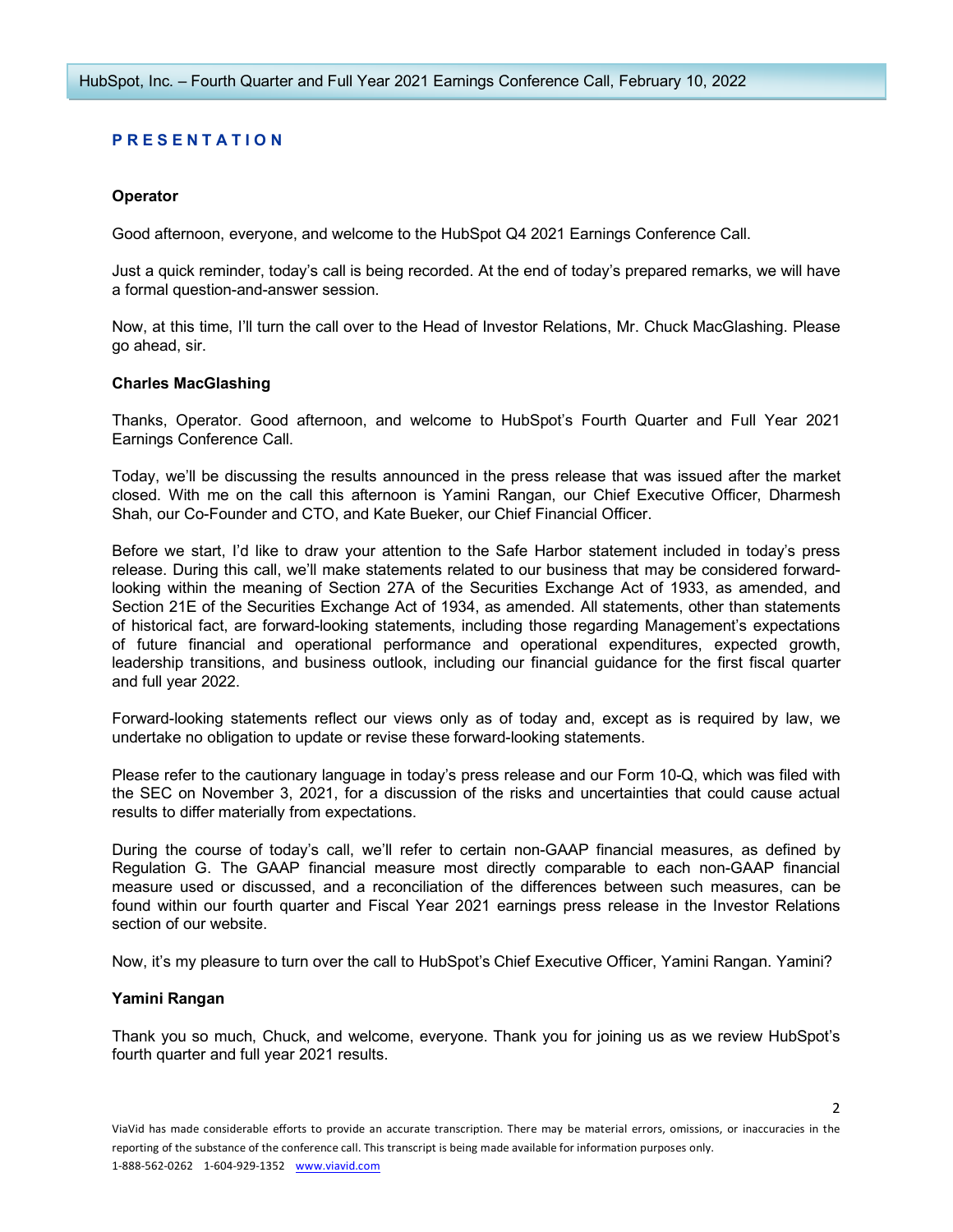Last year was one of immense change, and I'm incredibly proud of how the HubSpot team was able to adapt and execute to meet the needs of our customers. Going into 2021, our goal was to be the number one CRM platform for scaling companies. We made significant progress towards that goal, and you can see that in our results.

We've continued to see broad-based trends across the business, with revenue growing 47% year-overyear in constant currency in the fourth quarter. We closed out 2021 with more than 135,000 customers globally, nearly \$1.5 billion in ARR, and we generated more than \$200 million of free cash flow. We also recently hit the exciting milestone of having more than 1,000 apps available in our marketplace. We know that customers who use integrations are more successful, and so having a robust ecosystem is essential to delivering on our platform vision.

Now, I want to take a step back and look at the macrotrends that drove our sustained growth in 2021.

Since HubSpot's inception, we've evangelized the shift towards digital transformation. That shift accelerated as small and medium businesses around the world have had to quickly pivot to doing business online. In this world of rapid digital transformation, providing a remarkable customer experience has gone from being a competitive advantage to being a necessity. Now, more than ever, businesses need a modern and powerful CRM that helps them create those experiences, and HubSpot is becoming a CRM provider of choice for these SMBs as they navigate this journey.

We did two things exceptionally well in 2021. We drove product innovation and we aligned our product and go-to-market functions for tight execution.

First, let's talk about product innovation. We both innovated on our anchor hubs and expanded our CRM platform with new product offerings. Operations Hub, which we launched in April, is one of those new products. This new hub meets the needs of Operations Teams struggling to get clean data, automate that data, report on that data, and drive insights to help their businesses grow. Through Operations Hub, Revenue Operations Teams have access to more than 100 native integrations that bring even more data into HubSpot to make it very powerful. Operations Hub supercharges the HubSpot CRM and drives more value, and we are seeing that in the numbers. We surpassed more than 15,000 customers using Operations Hub in Q4, and are seeing strong demand among both existing customers and new customers adopting it as part of our CRM suite.

We also introduced a new lever for growth with payments and commerce, and believe that commerceenabled CRM can drive growth for our customers. I'm really thrilled to share that HubSpot Payments is now available to all U.S. customers, with our target segment being companies with fewer than 100 employees. Customer feedback is validating our hypothesis that a commerce solution is much more powerful when it's natively built inside of a CRM. We know that native payments are vitally important for SMBs to grow their businesses online, particularly when it comes to having commerce context embedded in CRM. This actually ensures that all front office teams have visibility into their interactions with the customer. While it's very early days, we're encouraged by the momentum we're seeing with our Payments offering.

In addition to launching new products, we've continued to invest in our anchor hubs of marketing, sales and service. We extended our lead in CRM and drove sustained growth with new enterprise-level features platform-wide. Getting insights across the entire front office is still a huge challenge for many scaling companies. They're forced to use siloed disparate systems that don't give them the visibility they need to grow their business. The improvements we made in 2021 are helping to solve those challenges, particularly when customers adopt multiple hubs. Multi-hub adoption now accounts for 60% of our customer base, compared to 34% in 2017, which is a powerful indicator that our customers are seeing value in adopting HubSpot across multiple parts of their business.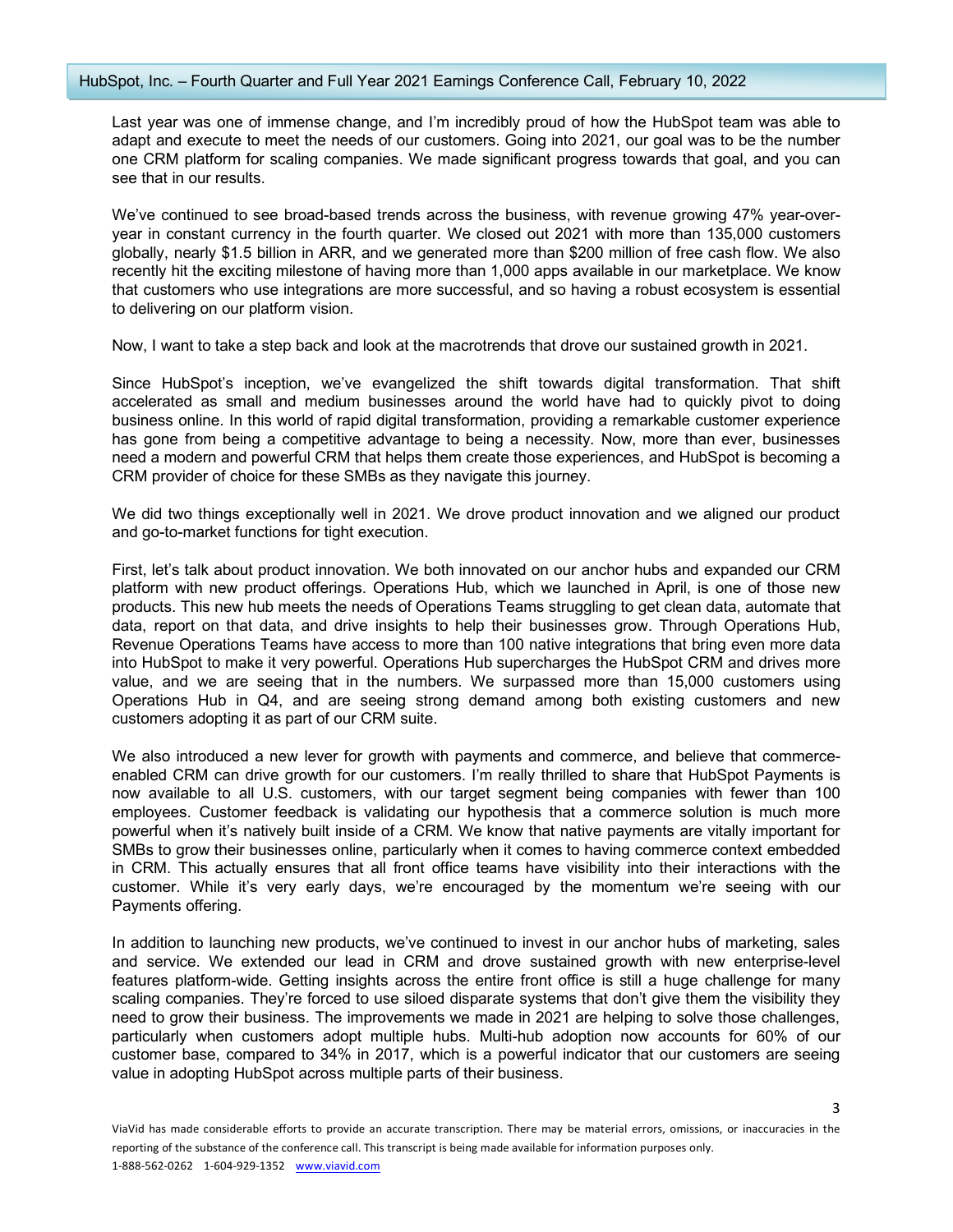#### HubSpot, Inc. – Fourth Quarter and Full Year 2021 Earnings Conference Call, February 10, 2022

Take a look at ResellerRatings, a user-generated content platform for retail brands. Like many scaling companies, they were bogged down with a disparate stack of multiple front office tools that did not provide visibility across the business. So, their Marketing and Sales Teams consolidated all of their work on HubSpot and saw a 25% increase in traffic, a 30% increase in contract value, and a 75% decrease in customer churn rate. This is exactly what we expect to see when customers adopt our CRM suite. ResellerRatings is creating better experience for their customers and scaling with HubSpot.

Now, let's shift gears to talk about the alignment between product and go-to-market, and how that drove great execution in 2021.

Our sweet spot, historically, has been the 20 to 200 employee segment. Last year, we set out to optimize the customer experience across all three key segments in which we operate. At the lower end, we're providing a full suite that is easy to use and easy to buy, and we are driving better experience through touchless and chat-assisted sales. We're making it seamless for customers to adopt our product, and we see that within our suite momentum. At the higher end of the market, we've continued to invest significantly in internal enablement initiatives that are driving higher sales productivity. We're also working to strengthen the alignment between inside sales and our solutions partners, and we're seeing momentum there. The process rigor that we have is enabling our Sales Team to better communicate the value of HubSpot and win higher value, higher ASP, upmarket deals that contributed to the strong results we saw across the year.

As I look back on our accomplishments in 2021, we made remarkable progress on our path to becoming the CRM platform of choice for scaling companies. Small and medium businesses need great front office solutions that can provide insights to drive growth. That increased need, coupled with our product innovation and go-to-market execution, gives us a solid foundation for strong growth in 2022.

Looking to this year, we're going to stay focused on the four strategic priorities that I outlined at the Analyst Day.

Our first priority is to deliver a world-class front office platform by continuing to invest in new and existing hubs, as well as driving extensibility of that platform.

Our second strategic priority is to strengthen our segmentation approach across product and go-tomarket. We will continue to deliver consumer-grade experiences with powerful enterprise-grade features. That will translate into a focus on driving broad suite adoption at the starter tier, while enabling customers to gain more value from professional and enterprise tiers.

Our third strategic priority is to invest in payments and commerce. We will be laser-focused on driving full adoption through the entire customer journey, from payment discovery to transaction. We will also look to increase the volume that merchants transact in the product.

Finally, our priority is to build a sustainable company. We'll do that by hiring and developing diverse talent, adopting and reporting on environmentally sustainable practices, and investing in data privacy solutions that build customer trust.

I am really excited about the opportunity ahead and the investments we are making in 2022 to execute towards that opportunity.

With that, I'll hand it over to Kate to discuss our financial results. Kate?

#### **Kate Bueker**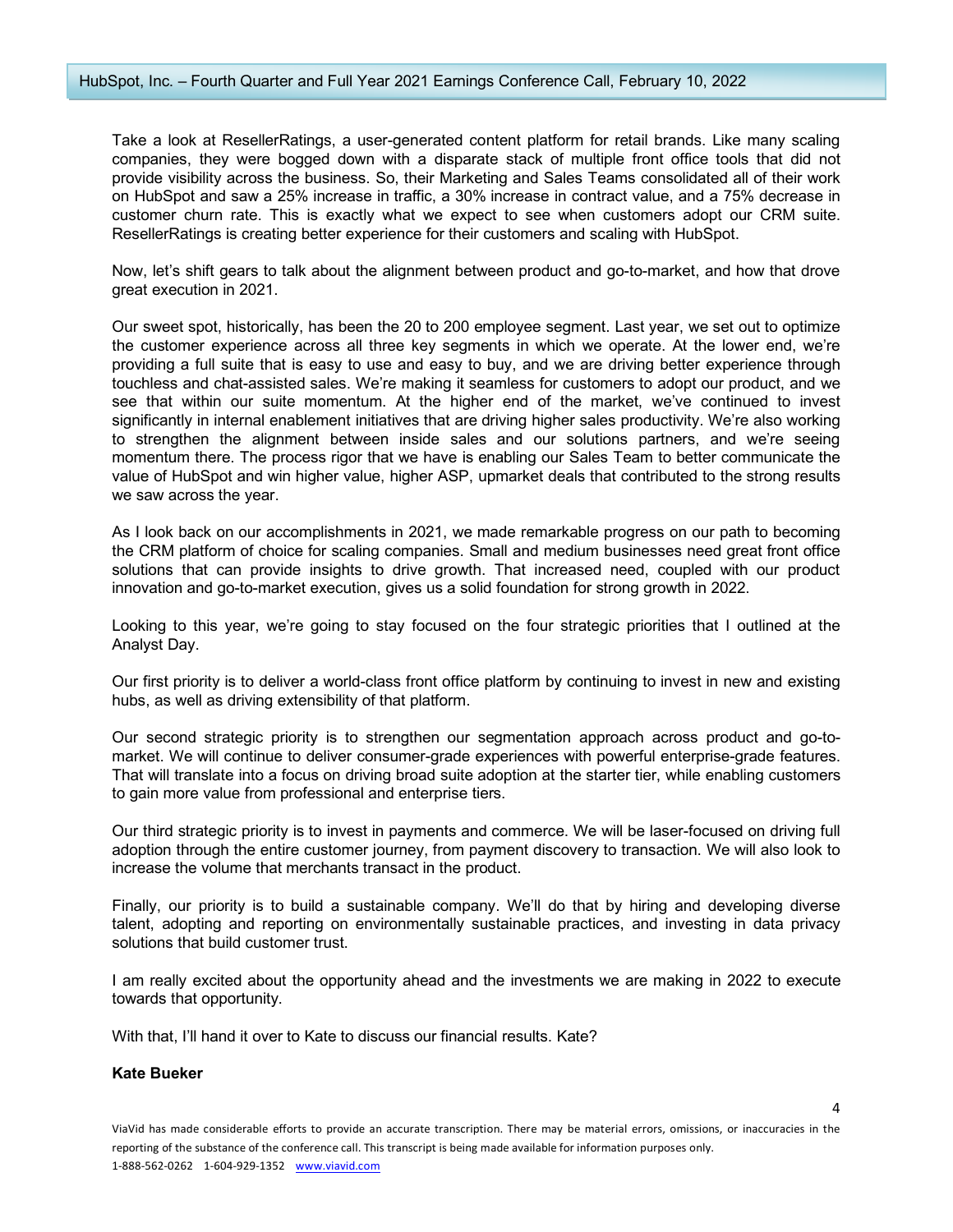Thanks, Yamini.

Let's turn to our fourth quarter and full year 2021 financial results.

Fourth quarter revenue grew 47% year-over-year, both in constant currency and on an as-reported basis. Q4 subscription revenue grew 47% year-over-year, while services and other revenue increased 38%, both on an as-reported basis. Full year 2021 revenue grew 45% year-over-year in constant currency and 47% as reported. Full year subscription revenue grew 48% year-over-year, while services and other revenue increased 41%, again, both on an as-reported basis.

The combination of our strong product innovation and internal alignment enabled us to deliver strong 2021 financial results. We were particularly pleased with the healthy CRM suite and install base selling in Q4, that fueled a nice close-out to the year.

We saw net revenue retention rates that trended nicely above 110% for both Q4 and the full year. Customer dollar retention continued to be an important foundation for our overall strong retention performance this quarter. Net revenue retention continued to benefit from multiple upgrade drivers, with particular strength in cross-sell activity in Q4.

Domestic revenue grew 42% year-over-year in Q4, while international revenue growth was 54% in constant currency and 53% as reported. International revenue as a percentage of total revenue increased two points year-over-year to 46% in Q4.

We added 7,300 net new customers in the quarter, bringing our total customer count to 135,000, up 30% year-over-year. Average subscription revenue per customer grew 11% year-over-year to \$10,875, as we saw a continued positive mix shift towards our professional and enterprise tiers, along with strong install base selling.

Deferred revenue as of the end of December was \$435 million, a 37% increase year-over-year.

Calculated billings was \$428 million in Q4, growing 43% year-on-year in constant currency and 38% as reported. Constant currency revenue growth in Q4 exceeded constant currency billings growth, primarily as a result of the strong install base selling mix in the quarter and modestly lower overall billing duration.

The remainder of my comments will refer to non-GAAP measures.

Fourth quarter gross margin was 81%, down slightly year-over-year. Subscription gross margin was 84% in Q4, while services and other gross margin was negative 15%. Full year gross margin was 81%, down a point year-over-year. Subscription gross margin was 84%, while services and other gross margin was negative 5%.

Fourth quarter operating margin was 10% and full year operating margin was 9%, both up slightly, compared to 2020.

At the end of the fourth quarter, we had nearly 5,900 employees, up 40% year-over-year.

Throughout 2021, we invested in the strategic priorities that Yamini outlined and are well positioned to continue to meet the strong customer demand for our products and drive innovation to fuel growth in 2022, and beyond.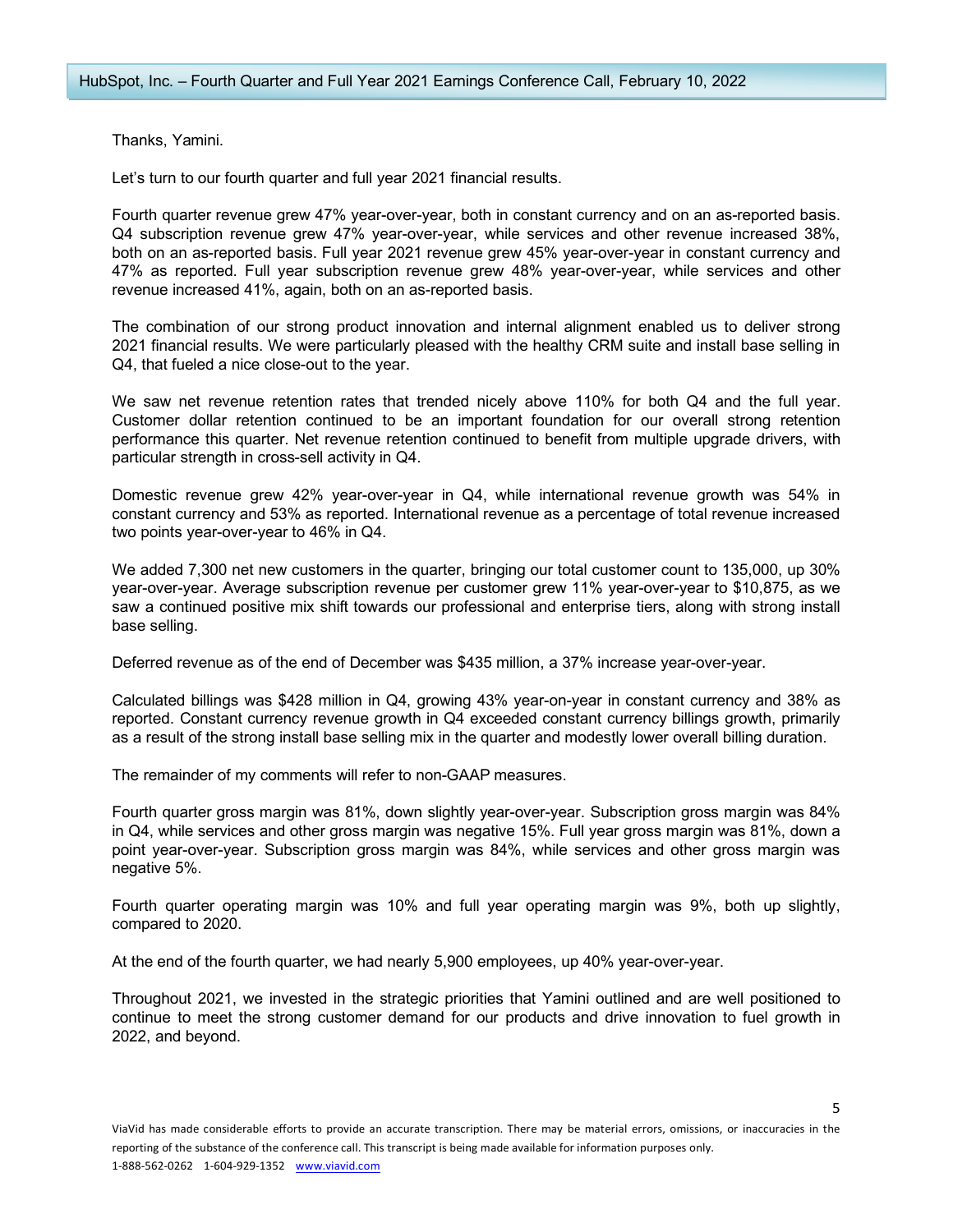Net income in the fourth quarter was \$30 million, or \$0.58 per fully diluted share. Net income for the full year was \$92 million, or \$1.82 per fully diluted share.

Capex, including capitalized software development costs, was \$19 million, or 5% of revenue, in Q4, and \$62 million, or 5% of revenue, for the full year.

Free cash flow in the quarter was \$78 million, or 21% of revenue, and \$203 million, or 16% of revenue, for the full year.

Finally, our cash and marketable securities totaled \$1.4 billion at the end of December.

With that, let's dive into guidance for the first quarter and full year of 2022.

For the first quarter, total as-reported revenue is expected to be in the range of \$381 million to \$383 million, up 36% year-over-year at the midpoint. We expect FX to be approximately a four-point headwind to as-reported revenue growth in the first quarter. Non-GAAP operating income is expected to be between \$30 million and \$31 million. Non-GAAP diluted net income per share is expected to be between \$0.46 and \$0.48. This assumes 51.3 million fully diluted shares outstanding.

For the full year of 2022, total as-reported revenue is expected to be in the range of \$1.72 billion to \$1.73 billion, up 33% year-over-year at the midpoint. We expect FX to be approximately a three-point headwind to as-reported revenue growth for the full year 2022. Non-GAAP operating income is expected to be between \$153 million and \$157 million. Non-GAAP diluted net income per share is expected to be between \$2.34 and \$2.42. This assumes 51.5 million fully diluted shares outstanding.

As you adjust your models, keep in the mind the following:

Given we will have some unusual revenue growth comparisons again in 2022, I thought it would be helpful to provide some color on the cadence of growth throughout the year. We anticipate as-reported revenue growth of 34% year-over-year in the first half of 2022, followed by 32% in the second half of the year.

At the beginning of 2022, we adopted the new convertible debt accounting standard. Under this new standard, our fully diluted share count assumes a full share settlement of our notes, which adds approximately 1 million shares to our Q1 fully diluted share count and 850,000 shares to our full year fully diluted share count. This change is embedded in our guidance.

We expect capex as a percentage of revenue to be roughly 6%, and free cash flow to be about \$240 million for the full year of 2022, with seasonally stronger free cash flow in Q1 and Q4.

With that, I'll hand things back over to Yamini for her closing remarks.

## **Yamini Rangan**

Thank you so much, Kate.

I want to close out today by circling back on our commitments to building a diverse and inclusive workplace. Just last month, HubSpot was named the Number Two Best Place to Work on Glassdoor, and we have similarly been recognized for our inclusive culture in multiple categories on Comparably. Having a strong team is essential to growing the Company and becoming the number one CRM platform for scaling companies. I am so thankful to the entire HubSpot team for making this such an amazing place to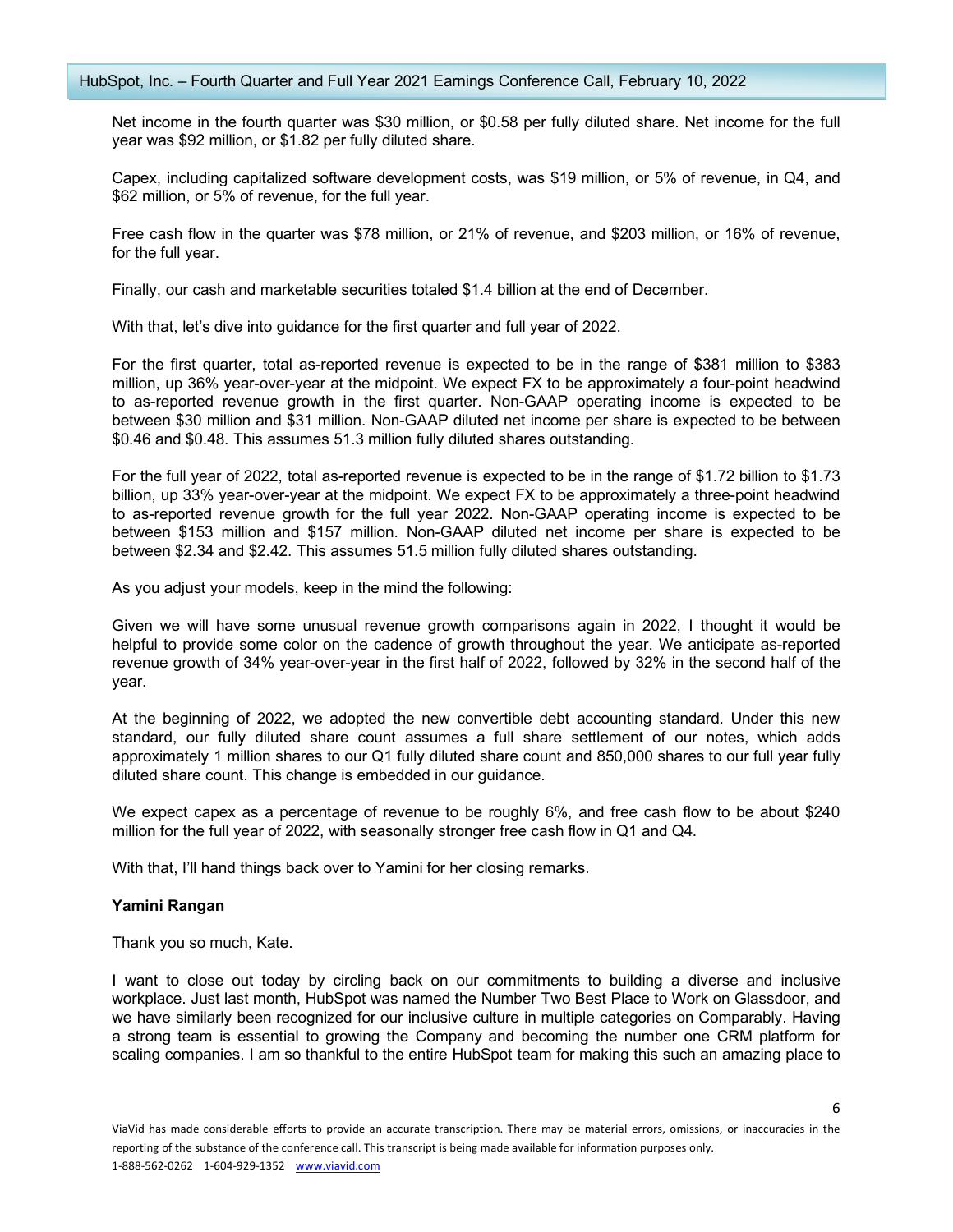work, and I'm excited about the investments we are continuing to make to ensure that all of our employees feel included and inspired.

With that, Operator, please open up the call for some questions.

## **Operator**

Thank you very much, Ms. Rangan.

We'll take our first question this afternoon from Stan Zlotsky at Morgan Stanley.

## **Stan Zlotsky**

Perfect. Thank you so much, guys, and congratulations on a very strong quarter and a very strong end to the year.

Kate, maybe just one question for you. Could you just unpack the delta again between the Q4 reported billings and the Q4 constant currency billings for us, please?

#### **Kate Bueker**

Yes, sure thing. Thanks for the question, and thanks for the comments.

We reported constant currency billings of 43%. Our constant currency revenue growth was 47%, as you know. There are two things that contribute to the difference. The first is that we again this quarter had a very strong focus on install base selling, and what tends to happen when we sell into our install base is we co-term those deals with their existing contracts. So, the months upfront associated with those deals are relatively shorter. Then, the second thing is that there was a modest decrease overall in duration, and those two things together actually more than accounted for the difference between constant currency revenue and constant currency billing.

## **Stan Zlotsky**

Got it. Thank you very much.

## **Operator**

Thank you, and we'll take our next question now from Samad Samana with Jefferies.

#### **Samad Samana**

Everybody, just a great year to all the Company's employees. Even with transitions and everything, you didn't miss a beat, Yamini, and congrats on that.

Maybe, if I think about the quarter—and, Kate, I appreciate the growth cadence—I think one of the things I'd like to ask about is the cross-sell, up-sell motion. As the cohort just settled into this kind of 7,000 plus net adds, how should we think about how much of it is cross-selling additional modules into the base versus up-selling these cohorts into higher tier SKUs, and what's driving that? Because, even as though cohorts have stabilized, you've still seen really robust billings growth and revenue growth.

#### **Kate Bueker**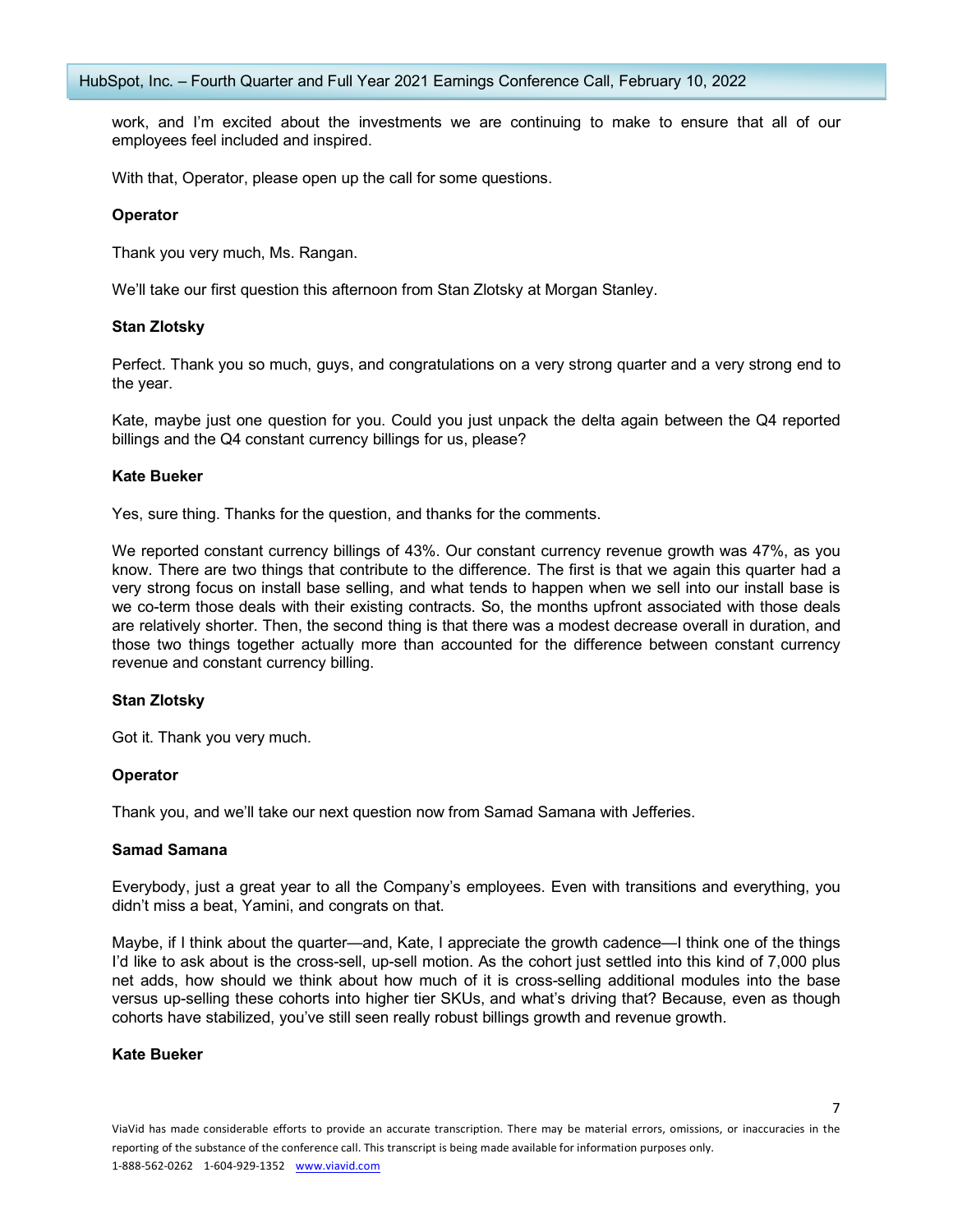Yes, it's an interesting question. I think that, as we've talked about retention over the last couple of quarters, I think the good news is that it's coming—the increase in retention is coming from a lot of different places. We always start with sort of the foundation of customer dollar retention stepping up, but when we talk about the difference in customer dollar retention and net revenue retention, what I say consistently is that that upgrade motion is being driven by a variety of factors, right? So, the upgrade in additions has been a notable driver of that change. The increase in seats has been a notable driver. Then, finally, and I think this was really the highlight for Q4 for me, the cross-sell activity, particularly around Operations Hub, was notable in Q4.

## **Samad Samana**

Great, appreciate that, Kate. Thank you.

## **Operator**

We'll go next now to Mark Murphy with JPMorgan.

## **Mark Murphy**

Yes, thank you very much, and I'll add my congratulations.

Yamini, some of your partners had mentioned a very strong pipeline. I think the largest pipeline in company history, that they were seeing. I noticed your preliminary 2022 guidance, it's actually—I believe it's six points faster than the preliminary guidance that you gave last year, but there's kind of an investor narrative around pull-forward of IT spending kind of in the last couple years. Could you just help us understand what are customers prioritizing incrementally here for 2022, in terms of maybe movement from marketing to sales, or maybe going up to enterprise SKUs or custom objects, or something else that's underpinning that?

## **Yamini Rangan**

Yes, thanks a lot, Mark, for the question, and appreciate your feedback.

Yes, we are entering this year with a very solid pipeline. If I were to step back and think about all of the combination of reasons why we have a solid pipeline getting into this year, it's, I think, three specific things.

First off, stepping way back, at the beginning of the pandemic, customers were looking for digital solutions to help them get connected to their customers. That's the inbound marketing, the inside sales, the omnichannel support, and HubSpot was a perfect solution for that. I think now, as we are slowly getting out of the pandemic, small/medium businesses are looking to grow, and they're looking to increase front office productivity.

When I talk to customers, they are continuing to lean in on technology investments. They are looking to get marketing marketing/sales service on the same platform, so that there is clear visibility in terms of customer trends that can drive the growth.

Then, I think the third factor is that we have a very unique value proposition at this time and it resonates really well for the markets that we serve. Our platform is crafted, it's easy to buy, it's easy to use, and is exactly what meets the needs of our customers.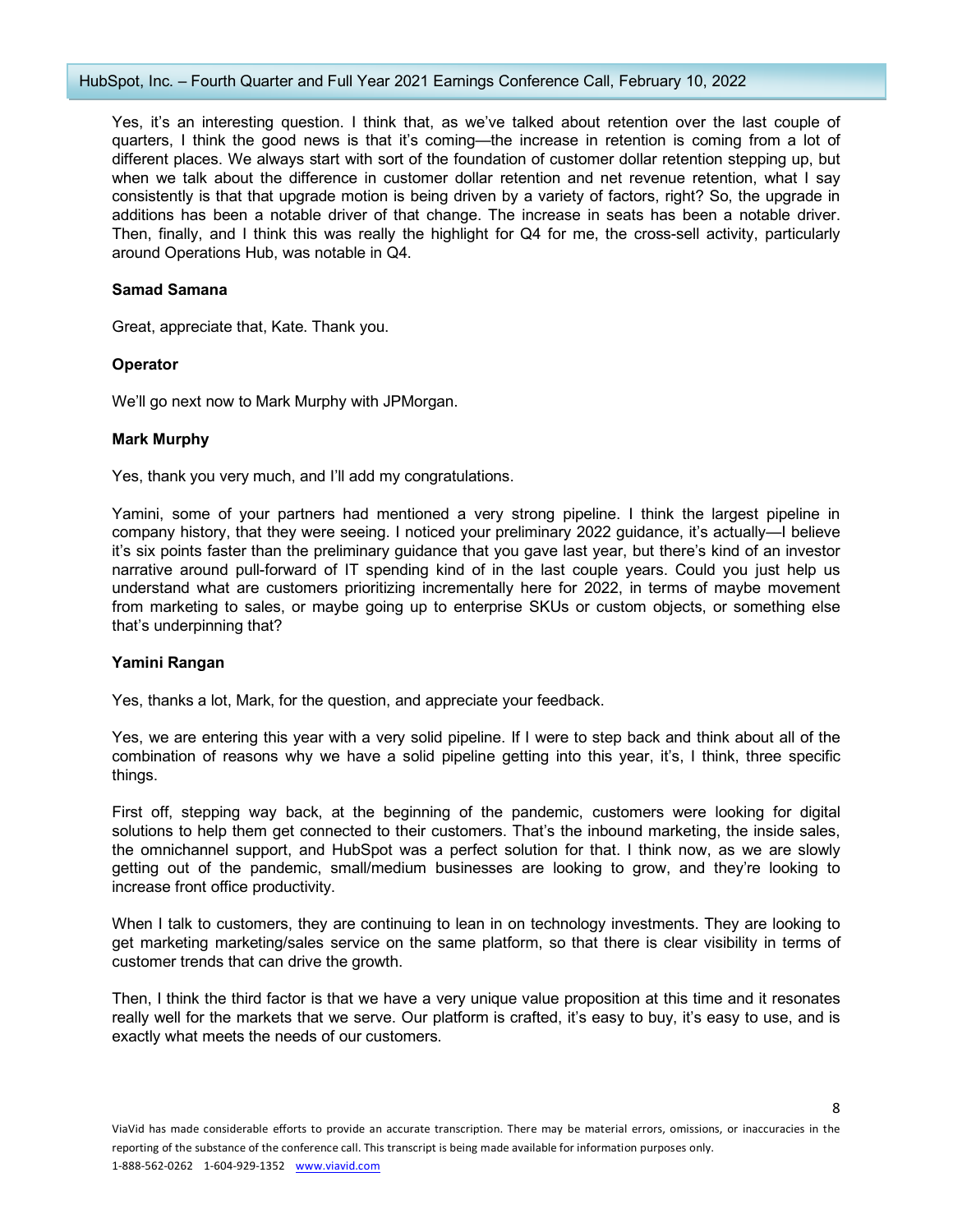So, I think the combination of these factors lead to a solid demand environment, and that's what we're seeing in the pipeline.

#### **Mark Murphy**

Thank you very much.

## **Operator**

Thank you, and next we'll go to Brad Sills with Bank of America.

#### **Brad Sills**

Oh, great, thanks, guys, and congratulations for me, as well, on a real nice end to the year.

Maybe one for you, Yamini. We see a pretty challenging hiring environment across software. You guys are guiding to 36% constant currency growth for the year, so, obviously, a lot of growth there. How are you finding the hiring environment, any commentary on that effort as you look to the year and hiring? Thank you.

#### **Yamini Rangan**

Thanks a lot, Brad, and thank you for that question. Look, I think that talent, overall, in general, and SaaS talent, in particular, has been in high demand for a little while. It's really hard to remember a time where that has not been the case. But, having said that, I look at the foundational factors that HubSpot has for us to be able to hire and retain great talent, and it starts with our culture.

We talk a lot about how products and culture are equally important and how we continue to evolve both product and culture. That has continued to be the case for a very long time at HubSpot, and we've invested in it. Just like product, we use Net Promoter Score as a way to look at our product quality, the same thing comes with culture, and the way we measure that is both ENPS, Employee Net Promoter Score, internally, and it is our rating on things like Glassdoor. We just got awarded Number Two Best Place to Work on Glassdoor, and that shows the strength in terms of the culture.

The second part of the foundation is really providing for flexibility. We made a choice very early on during the pandemic on hybrid work. That means we've provided a lot of flexibility and we have made hybrid work for our team, and that flexibility rules.

So, the combination of culture, as well as the foundation for flexibility, has really helped us hire and retain top talent, even in this market. So, I feel very good going into this year.

## **Brad Sills**

Thanks so much, Yamini.

#### **Operator**

Next, we'll hear from Arjun Bhatia with William Blair.

## **Arjun Bhatia**

Perfect. Thank you for taking my question, and congrats on a great quarter.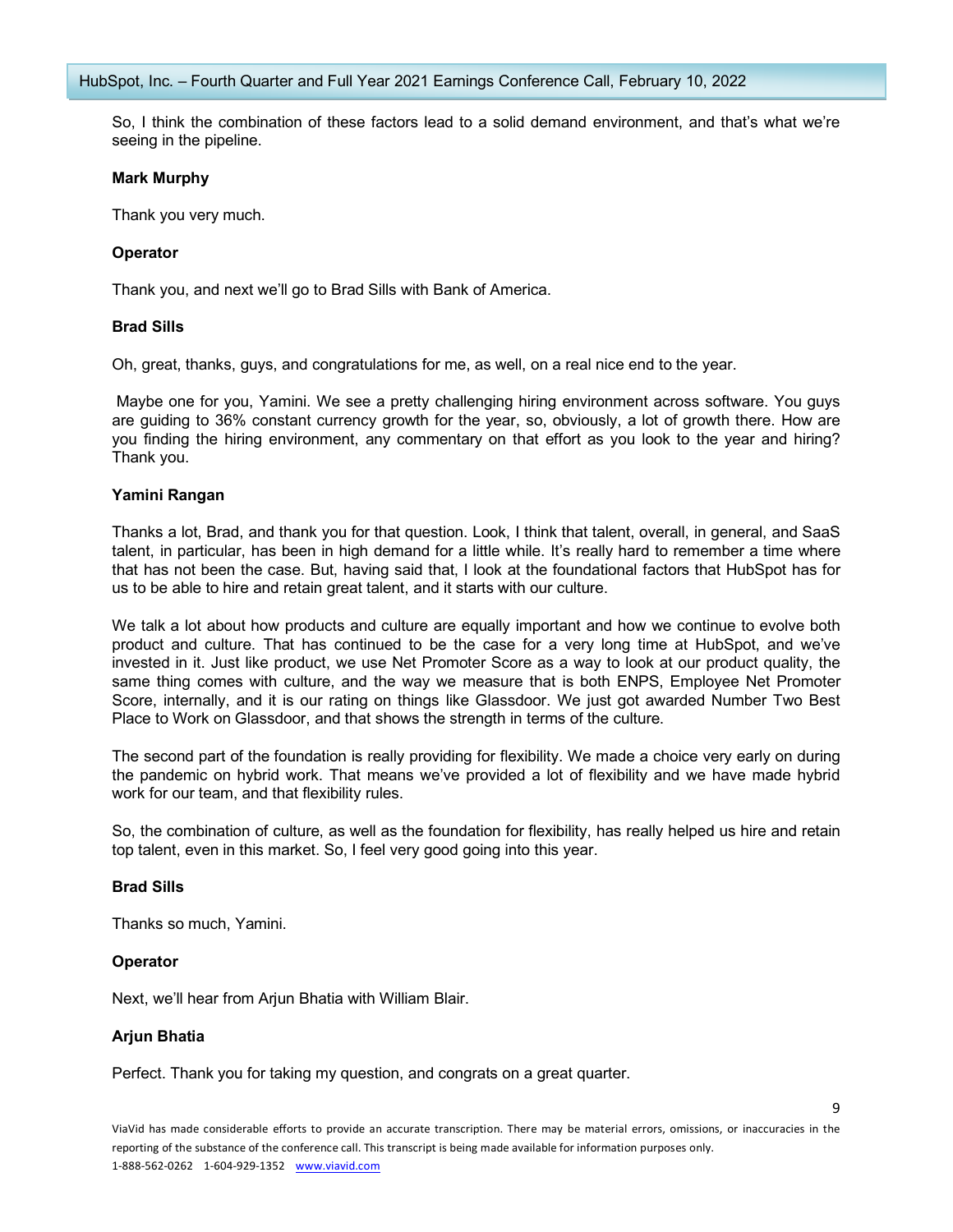Yamini, you both mentioned Operations Hub as a major driver of the growth this quarter, especially the cross-sell activity. I'm just curious if you've seen any pent-up demand for the enterprise edition that you released late in the year last year; and then I'd be curious to hear what you're seeing in terms of market and competitive dynamics there, because there are some pure plays in the rev-ops market, so is this more greenfield or do you see other vendors playing in these deals where you are seeing success with your Ops Hub product?

#### **Yamini Rangan**

Great question, Arjun. Thank you so much for that. Well, we're very pleased with the momentum within Operations Hub. As you heard me talk about, we now have 15,000 customers on Operations Hub, and that's going from about 10,000 customers in October. I would also very pleased to see that 40% of Operations Hub new bookings in Q4 came from the enterprise tier that we recently launched. So, that's clearly resonating, and there is momentum and adoption of that enterprise tier.

Just to step back on Operations Hub, that hub is slightly different from all other hubs. We think of like marketing and sales at the front door. Operations Hub is like the supercharger. You know, you go to a nice restaurant and you have a great meal. There's the main course, but then there's a sauce that makes the whole meal just tastier. This hub is like that for us. It just makes the whole CRM platform sing in terms of the value. So, it's very solid and it's resonating, we saw a lot of the momentum in Q4.

Now, you asked about the enterprise edition. We launched it and—you know, the enterprise edition is all about reporting and driving insights, so that our customers who are adopting the entire CRM suite can see a lot of those insights and continue to grow. Datasets is a very key feature there. We're definitely seeing datasets, as well as the advanced reporting within the enterprise edition, drive momentum.

So, overall, look, we're very pleased with how the launch, overall, went and the momentum that we're seeing within Operations Hub.

#### **Arjun Bhatia**

Perfect, that's great to hear. Thank you, Yamini.

#### **Operator**

Thank you, and we'll to next now to Michael Turits with KeyBanc.

#### **Michael Turits**

Hey, congrats on the quarter.

Kate, on the net adds, it was 7,000, which is about where you and everyone expect them to be. Do you feel like that is stable, or what the trends are for it, and from a—you commented on gross dollar churn, but on a customer churn basis, are we through that churn of the 2020 starter customers and is customer churn starting to stabilize?

#### **Kate Bueker**

Yes, thanks for the question. We have one more difficult quarter of comparison in the first quarter around that starter growth suite, but I will say we've seen some consistency around that 7,000 plus, in terms of new customer adds quarter in and quarter out. We feel good about that continuing into 2022. I think the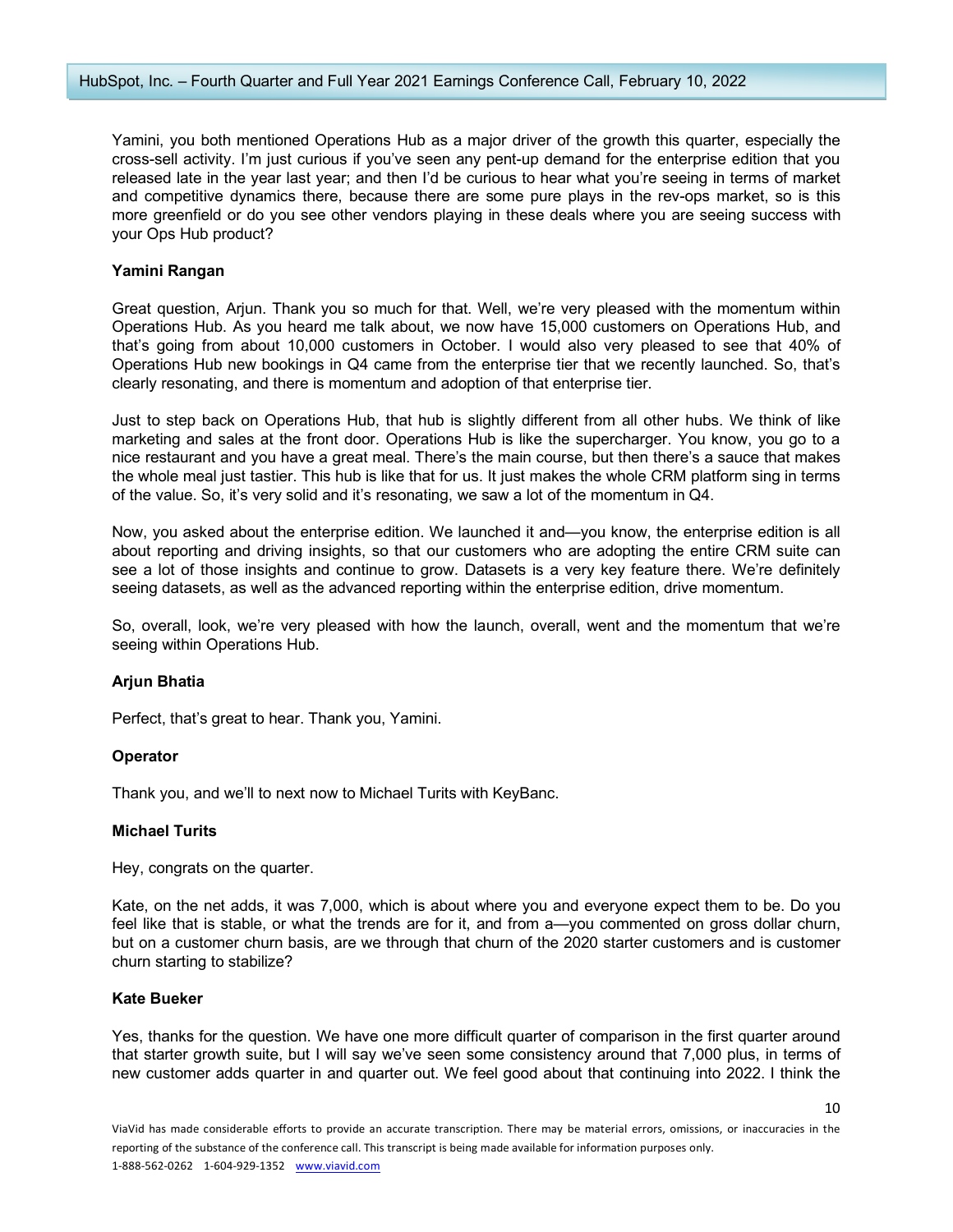balance there is, obviously, ASRPC. We've seen that trend up a bit over the course of 2021, it grew 11% in Q4. Going into 2022, we feel like—we've been saying high-single-digits. We feel now comfortable that we think ASRPC can grow in that low-double-digits in 2022.

#### **Michael Turits**

That's great, thanks, Kate.

## **Operator**

Thank you, and next we'll go now to Ken Wong with Guggenheim Securities.

## **Ken Wong**

Great, thank you for taking my question. I think this one is probably for Dharmesh. Obviously, data restrictions have been impacting marketing ROI. We even heard Facebook Management express a need to rebuild their ad infrastructure to improve targeting. Are you guys hearing that from your customer base? Anything that maybe is resonating across kind of that marketing world that we should be thinking as far as data restrictions and potential tailwinds for your business?

## **Dharmesh Shah**

Yes, a couple of things. Thanks for the question. First off, on the privacy front, we've seen this movement towards increased focus on privacy. For all of our 15 years now, HubSpot's kind of grew up with this kind of inbound marketing philosophy which is very kind of consumer-friendly and privacy-focused. So, on that front, we've seen kind of neutral to positive as the regulations have shifted and there's increased scrutiny around privacy.

The other thing I'd kind of note is that the companies that are most impacted by these kind of shifts in regulation are the ones that have a large network with a large advertising base, where you're a massive consumer mobile application with tens of millions of users. HubSpot doesn't fall into that camp, so we haven't really seen much impact on our business. Our customers are similar, they're in the kind of B2B considered purchase side of things, so the regulation shifts haven't really impacted them measurably, either.

The other thing that's happening, as you noted, is this kind of focus on the E.U. to U.S. kind of data transfer regulations. We've been watching that closely. We haven't seen any impact on our business yet. Operationally, we did make a change last year, where we launched a feature called Hublitz (phon), which it allows us to take all of HubSpot and host it in different geographies, and we use that new feature to be able to offer our customers the option to host in the E.U., if they choose to do so.

But, overall, we're watching the headlines, like everyone else, but no real meaningful impact on the business.

## **Ken Wong**

Great, thank you so much.

## **Operator**

Thank you, and next we'll go to Gabriela Borges with Goldman Sachs.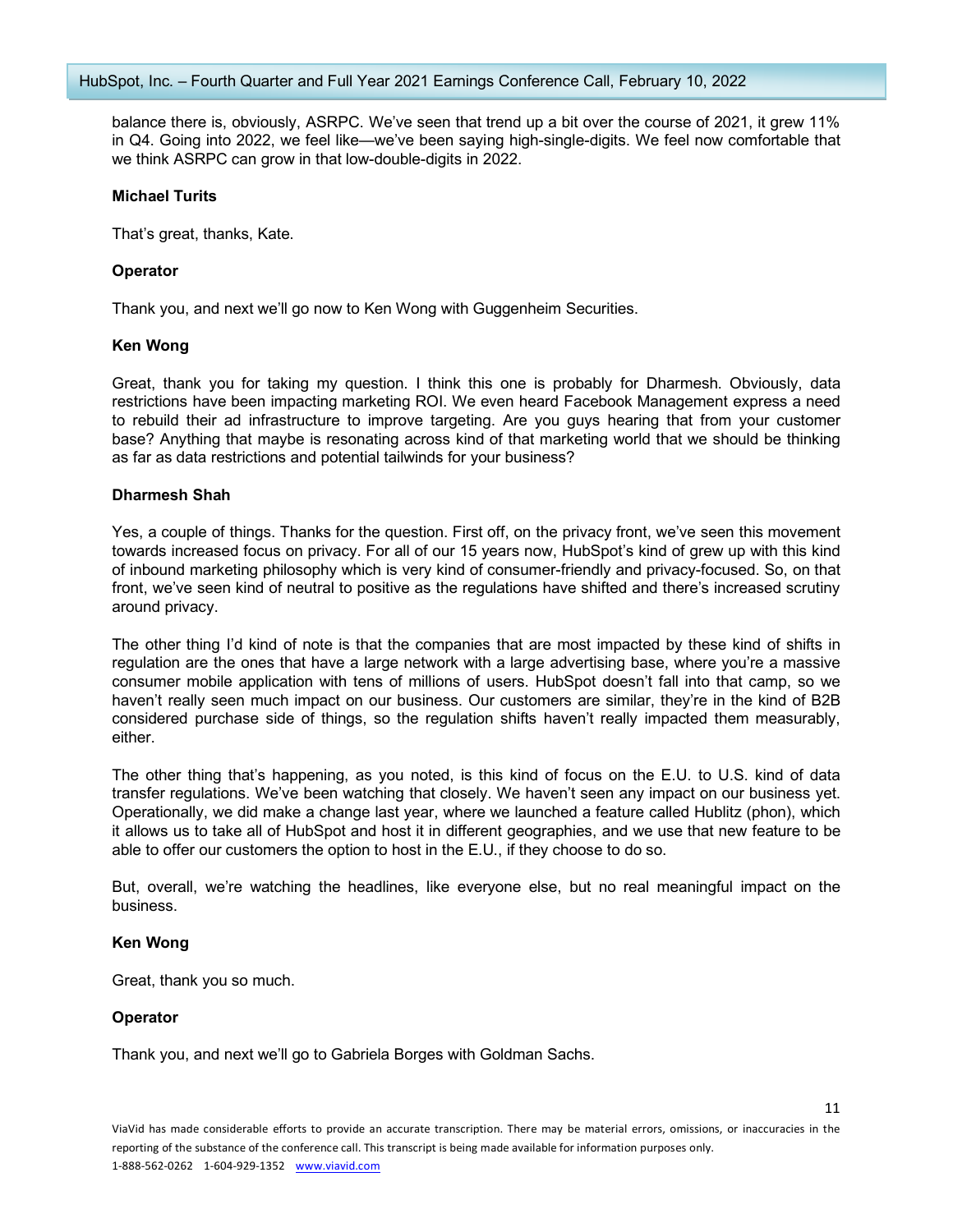## **Gabriela Borges**

Good afternoon, and thanks for taking my question. I wanted to follow-up on the commentary on customer adds being stable, and also a little bit of depth of TAM question, which is, Kate, could you describe for us a little bit, the customers that are joining the HubSpot platform today as new customers, that were not compelled to upgrade or digitally transform in 2019, 2020, 2021, how do you describe those customers, and how do you get comfortable with the depth of the TAM that you're targeting as it pertains to customer adds and the runway ahead of you? Thank you.

# **Kate Bueker**

Thank you so much, Gabriela, for the question. What we see is customers on different parts of the journey. We certainly saw in 2020, 2021 a whole wave of customers that were thinking about digital first and thinking about being digital-ready, and they all needed to be able to connect with their customers, and we saw that wave. I think what we're seeing now is just the continued digitization of the front office. Specifically, customers still have very disparate systems, their front office tools and the tech stack is really fragmented, and it's like trying to stitch all of these pieces together to get the kind of visibility that they need. We're seeing customers that continue to have growth as a priority and they don't have the visibility across the whole marketing/sales/service end. If you look at these customers, they look at the tech stack, they look at how they need to drive front office productivity, and they're like, "Okay, we need something that is just this beautiful, seamless customer experience, that we can deliver, to be able to drive growth." So, that's, maybe, a slight shift, but in both cases, I think we have invested from a product innovation perspective over the last 12 to 18 months, and our value proposition of quick time to value, easy to adopt and easy to drive the consolidation of the tech stack, that just works. So, that's what we're seeing overall.

## **Gabriela Borges**

I appreciate the color. Congrats.

## **Operator**

Next, we go now to Ryan MacDonald with Needham and Company.

## **Josh Reilly**

Hey, guys, this is Josh on for Ryan. Congrats on the strong quarter and year.

I wanted to get some color on what Payments use cases seem to be resonating more materially with customers. Would it be like the touchless B2B sales motion or the optimization around the quote-to-cash process, or what's—maybe get some more detail there. Thanks.

## **Yamini Rangan**

Hey, Josh, yes, thanks a lot for the question. First off, we're very excited about Payments going GA, but it's very, very early days. If we step back, we want to help our B2B customers deliver a great consumergrade buying experience, whether they want to sell online or they want to sell via reps. That's what we're focused on. At this early stage of a new product introduction, I'm looking for a couple of things. I'm looking for product market fit and the validation of our early hypothesis, and that's exactly what we are hearing from early customer feedback.

We went in with a couple of big hypotheses. One is that embedding Payments into CRM will spur B2B ecommerce, and it will (audio interference), and we're seeing that, we're seeing that in the use cases, a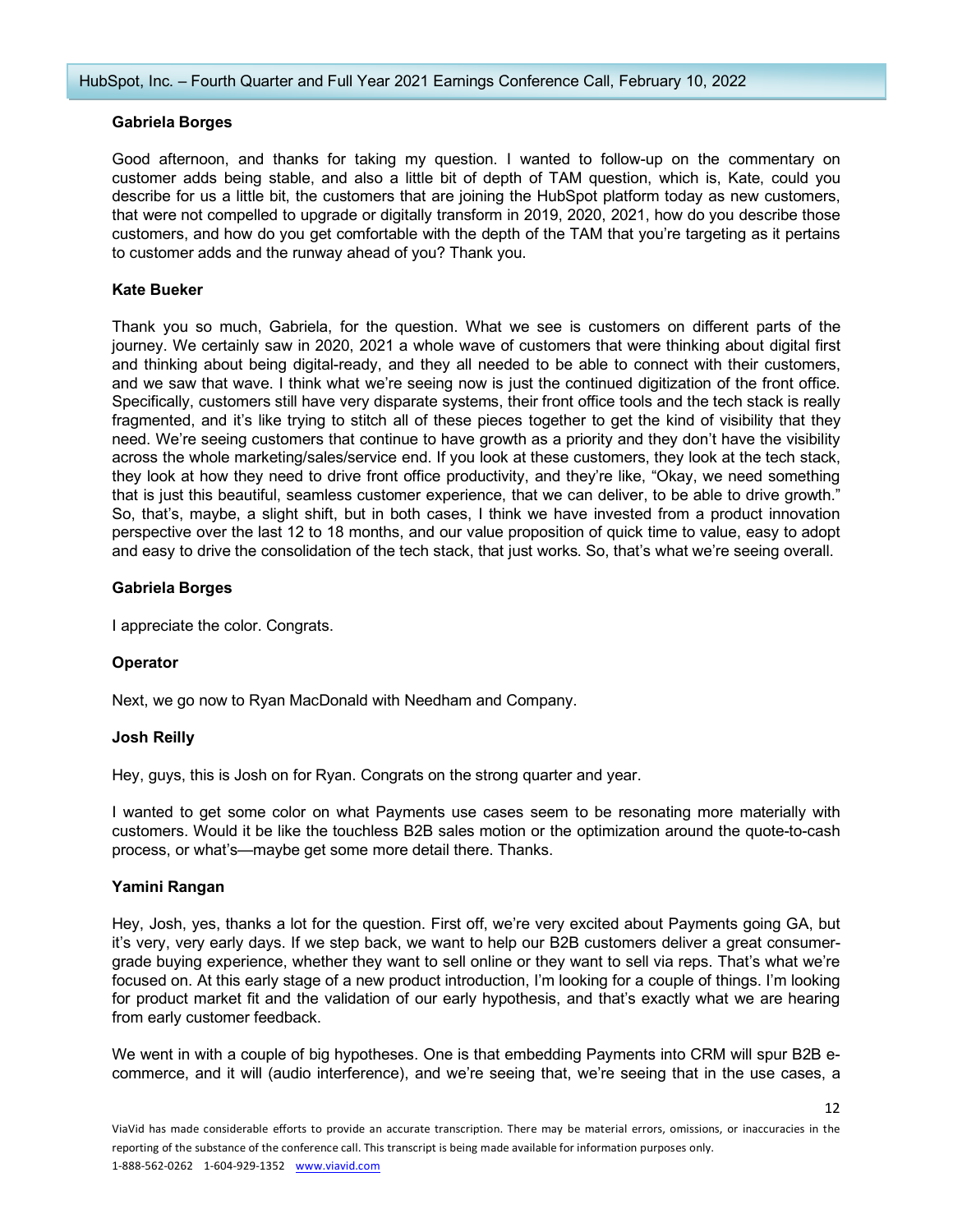number of examples of that use case. We have a management consulting customer that's connecting family offices to businesses. They had this entire outsourced Finance Team that was creating invoices, sending invoices, tracking those, tracking checks. All of these are like manual. With HubSpot Payments, they are just sending online. They are just seamlessly getting their customers without any touch into their service. That's the example of the use case, and so that selling online use case is definitely resonating. The second big hypothesis that we have is commerce context in CRM is going to add a ton of value for our customers, and that's also resonating, and that's a set of use cases that we're seeing.

So, early feedback has been really good. We'll continue to be very focused on the target market fit, as well as making sure that the customer experience, all the way from discovery of payment to starting an application, completing an application and finishing the transaction. That entire process is just beautiful and consumer-like. So, that's what we're going to be focused on. We're happy with the feedback that we're getting early on.

# **Operator**

Thank you. We go next now to Rishi Jaluria with RBC Capital Markets.

# **Rishi Jaluria**

Wonderful. Thanks so much for taking my questions, and nice to see continued strength in the business.

I just wanted to double-click on the operating margin guidance. You're guiding to effectively flat operating margins in 2022, which is great to see, but maybe just wanted to kind of get a sense for how you're thinking about where your investment priorities are; and maybe alongside that, as we in the back half of the year, hopefully, start to reopen up offices, start to get back to in-person conferences, maybe even get sales people back on the road and in-person doing meetings, how you think about the return of some of those costs as you put out that guidance. Thank you.

## **Kate Bueker**

Yes, sure. Why don't I take that one? I think you've heard from Yamini throughout this call that we feel really good about the long-term opportunity that's sitting in front of us. We're focused on making sure that we are investing to drive that long-term durable growth, right, and there are a few areas in 2022 that we're focused on making those investments. They're going to line up pretty closely with the strategic priorities that Yamini talked about in her prepared remarks.

The first one would be product and engineering. We're going to continue to invest in our R&D organization to drive innovation. We think it's important to both plant the seeds and continue innovation across our portfolio. We feel really good about the return we're getting there. You saw a lot of new product and features in 2021.

On the go-to-market side, we are definitely leaning into our segmentation, and that is investing in automation at the low end, it's investing in that sort of value and all of the surround-sound components more upmarket.

Then, finally, we're investing, really, across the business in systems and process, to make sure we're laying the foundation to scale over time.

To answer your specific question around what happens as we open back up, we are assuming that, along with regulation, local regulation, that we will start to become a more sort of mobile in-office, or at least highly flexible workforce. We are less T&E dependent than many other enterprise-oriented companies,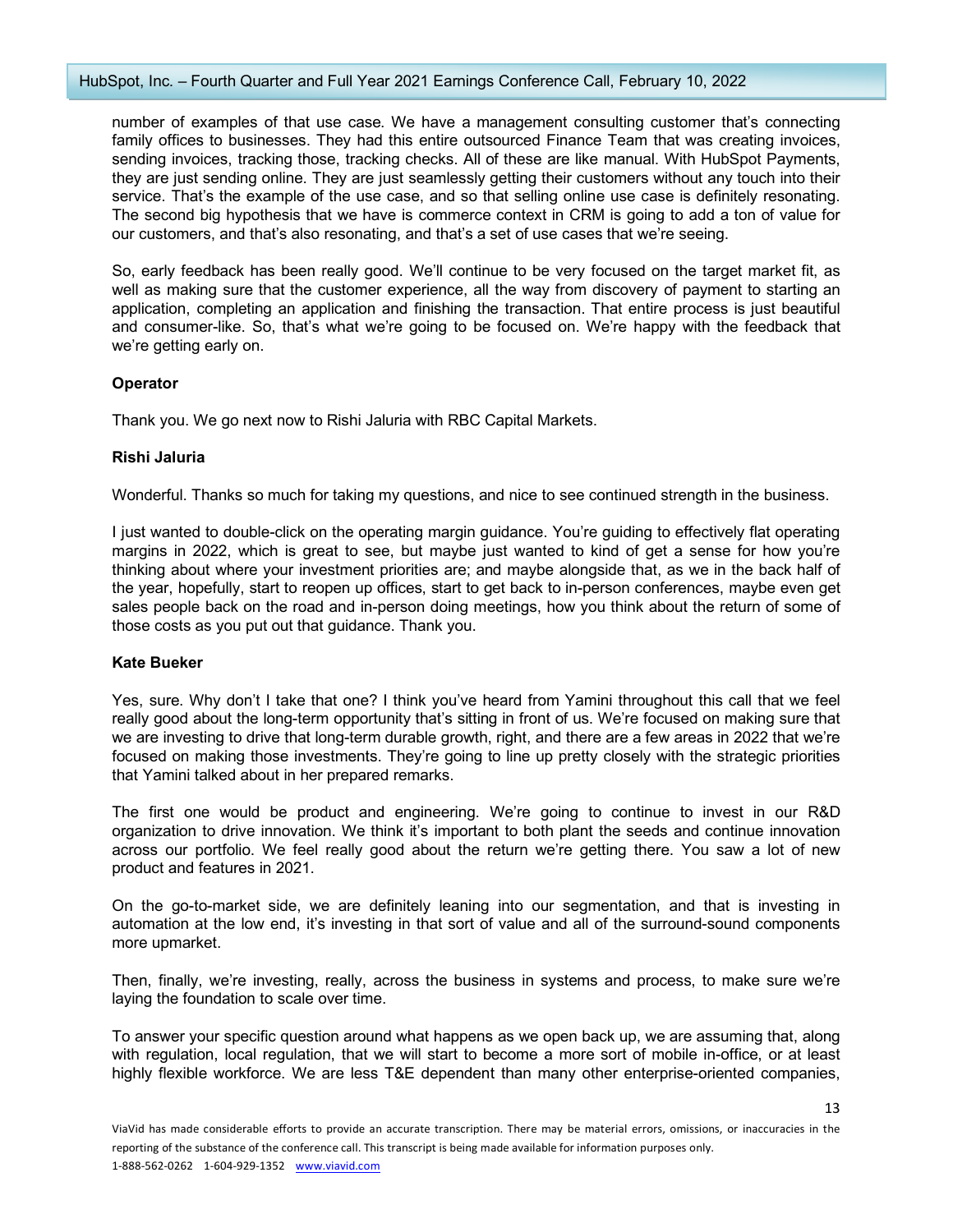and so there is a bit of a headwind to our margin in 2022 as a result of that, but it's not the same that you would see at many other places.

#### **Rishi Jaluria**

Got it, that's helpful. Thank you.

## **Operator**

Thank you. Next, we go to Parker Lane with Stifel.

#### **Parker Lane**

Yes, hi, and thanks for taking my question. In the last two years, you've released a lot of new tools, whether it content management, operations-focused, service-focused use cases. How is the type of partner that you're attracting to the ecosystem changed with the release of these tools, and what's the Company's strategy around acquiring new partners, getting them ramped up and making sure they're going to be successful, given that these are a little bit different use cases than the marketing and salesfocused partners you've worked with in the past? Thanks.

#### **Yamini Rangan**

Thanks a lot. I love a good partner question. I love the partner ecosystem. I'll tell you, the partner ecosystem has really come along with us. Almost 18 months ago, we went to the partners and we said we have a clear strategy for the partner ecosystem, which is we want to scale selling and servicing with partners. Why? Because, then, partners get involved, our customers get onboarded the right way, they get a lot more value and, therefore, they stay longer with us. It's good for our customers and, therefore, it's good for HubSpot.

So, what we've done is—if you step back, we had a lot of these marketing agencies that were working on (inaudible) basis and over the last couple of years we have invested in training enablement, joint selling, so that they not only do that, but are able to meet the entire breadth of the product portfolio and the services needs there. So, now we have partners that do more complex CRM implementation, much more integration, deal with complex use cases as we go upmarket, and there's just nice development and momentum of partners who can provide the full set of services.

In 2022, we're investing in that cold selling. We have a common interface, so that we know exactly the conversations they're jointly having with customers, and we're continuing to invest in terms of partner enablement, but also getting our direct sales team talking with the partners a lot more. I'm really happy with where the partner ecosystem is kind of going, based on a lot of the investments we have made.

#### **Parker Lane**

Very helpful, Yamini. Thanks again.

## **Operator**

Thank you, and next we go to Siti Panigrahi with Mizuho.

## **Matt Diamond**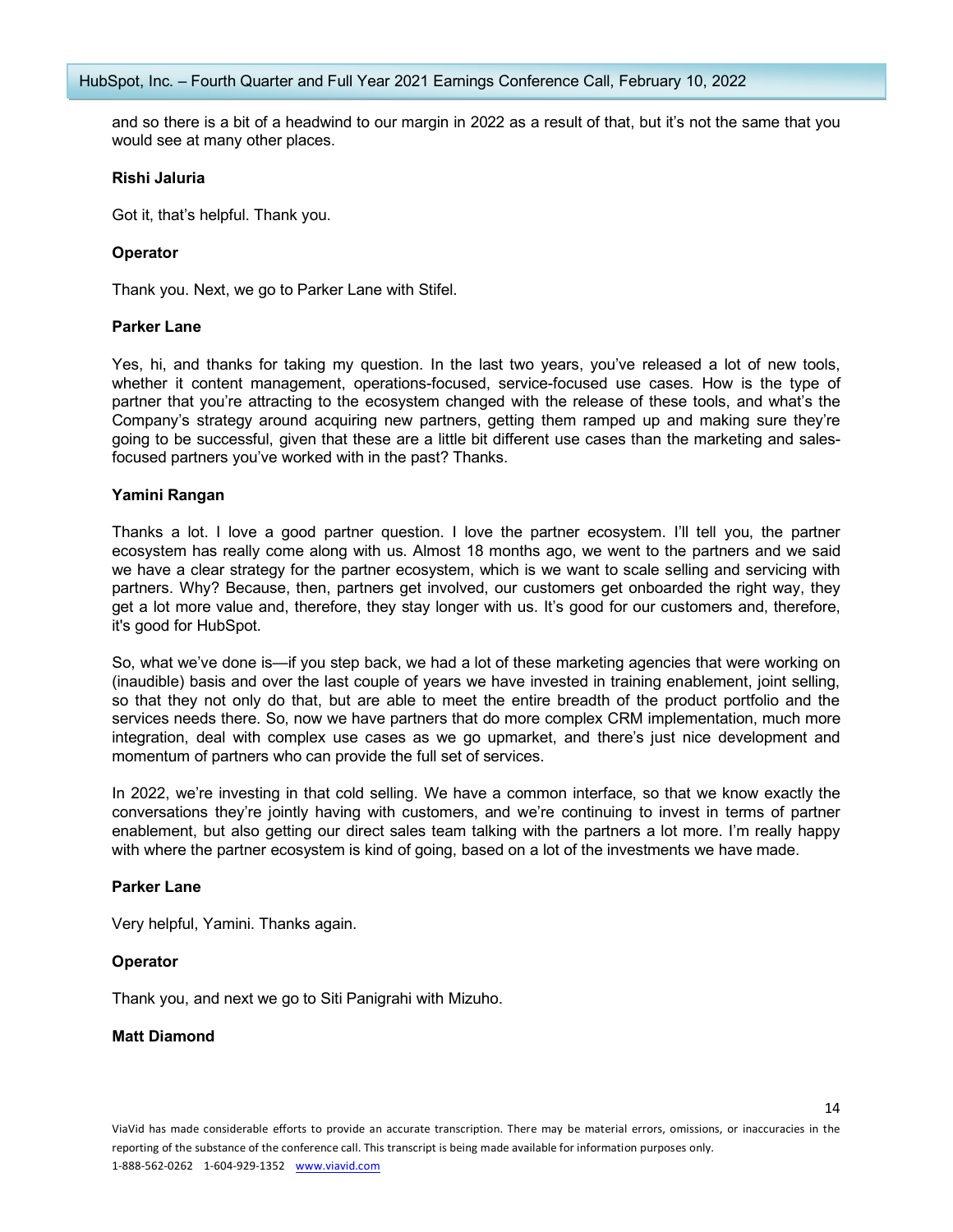Hey, guys, this is Matt on for Siti. Yamini, I'm very curious about your Payments business, the assumptions around that embedded into 2022 guidance. You've spoken very eloquently about digital transformation this year. It sounds like there's a lot of impetus for customers to upgrade. I'd love to hear your thinking around Payments could be a driver for your guidance in 2022.

#### **Kate Bueker**

Yes, thanks for the question. It's Kate, I think I'll jump in on that one. I think we are very excited about the long-term future for Payments, but I do want to make sure that you heard Yamini, that we are early. The Payments offering was in beta for Q4. It's gone GA, which is an incredible milestone, in Q1. That said, we do not—we did not embed any material revenue or COGS associated with Payments in our '22 guidance. We didn't see meaningful results in Q4 and we don't expect it to be a meaningful revenue driver in 2022.

#### **Matt Diamond**

Excellent. Thanks so much.

#### **Operator**

Thank you, and next we'll go to Brent Bracelin with Piper Sandler.

#### **Brent Bracelin**

Thanks for taking my question here. I wanted to go back to average subscription revenue per customer. We haven't seen double-digit growth here for five, six years, and now you're suggesting that that could be sustainable into next year. So, a question here, why now? Is this just the multi-product strategy is maturing and it's now resonating? Just trying to understand the change there, because it does sound like it's material, you're increasingly confident in the cross-sell. Just would love a little more color on kind of the why now and what gives you confidence it's sustainable. Thanks.

## **Kate Bueker**

Yes, thank you. Maybe I'll start, and then if I miss anything, Yamini can add some perspective.

I think you have heard from us that we have been driving innovation at that upmarket tier. We've also been driving innovation at the low end. That is more product and automated set of innovations. Both of those things help drive the overall growth of HubSpot. They are going to ebb and flow from one quarter to the next quarter, and they will have a bunch of—there will be some balance. You saw a real strength in that starter tier throughout 2020. What you've seen over 2021, and what we're expecting to continue into 2022, is a lot of the benefit of some of the innovation that we've been doing at that upmarket, right? So, it's a combination of the mix of customers over the last quarters being at that pro and enterprise level, along with the install base selling motion that we're getting success with in cross-sell and seat expansion, etc.

## **Brent Bracelin**

Super-helpful color. Thank you.

## **Operator**

Thank you, and next we go to Michael Turrin with Wells Fargo.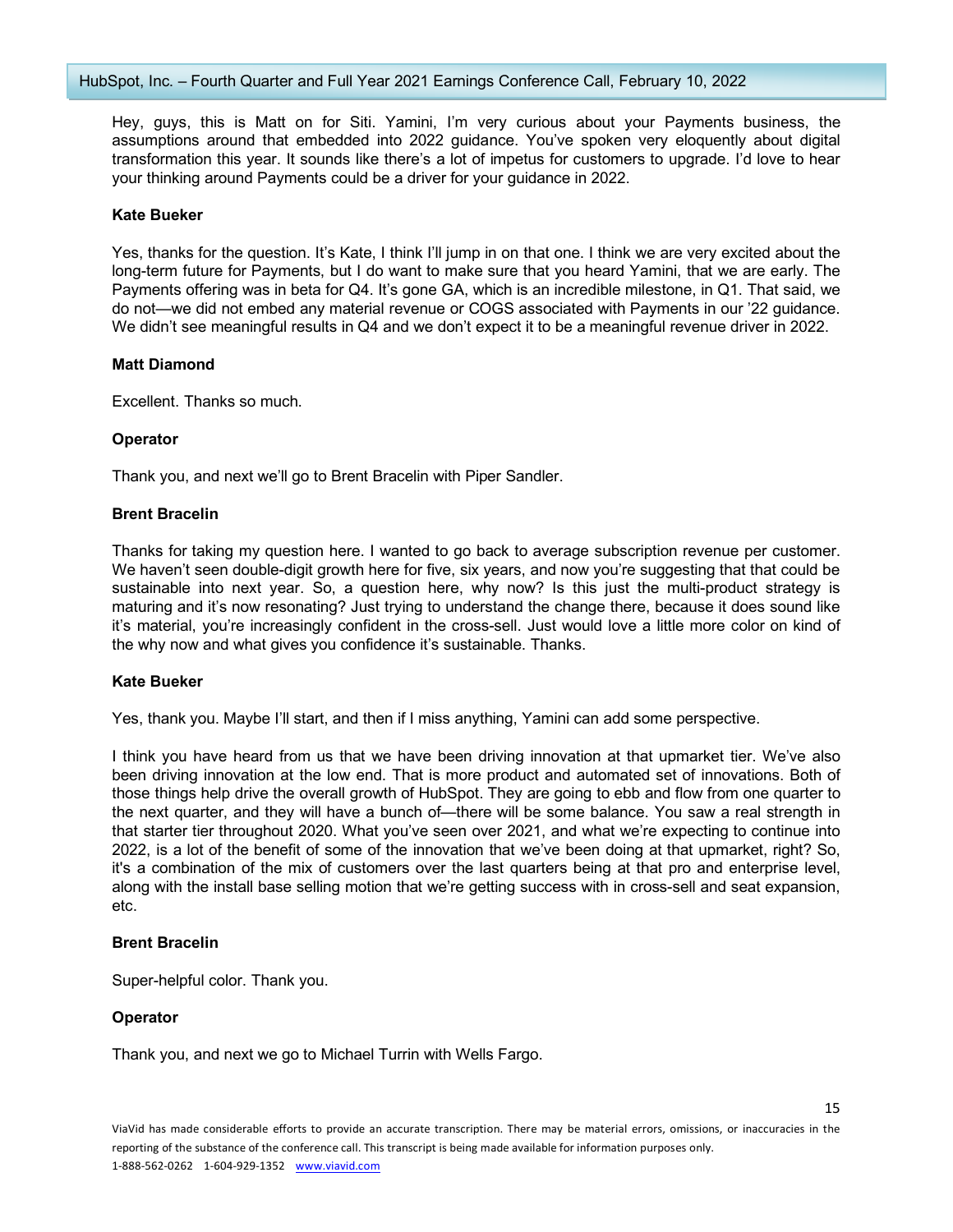# **Michael Turrin**

Hey, there. Thanks. Good afternoon. Obviously, a great job with the 2021 results. I wanted to start there, but was hoping to spend some time on just segmentation and the move upmarket. We've heard some encouraging signs from your partners, echoing what Yamini is saying just around better alignment, but also larger customers than that historical sweet spot showing up asking for hubs and more formal processes, and I just want to explore what's happening behind the scenes there and how much of this, from your perspective, is tied to internal effort, some of the partner efforts that you've embarked on, and, obviously, having a more comprehensive product set helps, too, but just would love to just explore that in more context, given there's just a lot of good things happening with the growth drivers here currently?

## **Yamini Rangan**

Yes, thanks a lot for the question, Michael, and you exactly laid it right, we definitely see it from a product perspective, from a go-to-market perspective, as well as partner alignment, but if you step back, for the past year, we've been talking about our focus in terms of really all of our segments. Especially the 200 to 2,000 segment, which we call the upmarket segment, we're really focusing both from a product, as well as the go-to-market perspective.

On the product side, you saw a lot of the investments that we did last year. The bets that we are making are paying off. On the sales hub side, a ton of innovation, all the way from conversation intelligence to more advanced forecasting to CPQ. All of those add a tremendous amount of power at that enterprise tier. You saw the same thing with the marketing hub. Almost every hub, we've really invested, and the pace of acceleration—the pace of innovation is actually showing up.

On the go-to-market side, one of the things that we say internally at HubSpot is that you can have great strategy, but just alignment across product and go-to-market is even more important than strategy. Over the last 18 months, we've again focused on that alignment, and when we say "alignment" within go-tomarket, it's like when we pour innovation to the enterprise tier, then there is an aligned sales motion, where our sales reps, with the partner ecosystem, are talking to our customers about the value that we are getting was just very powerful right?

So, I think it's that coordinated effort across product, go-to-market and partners that drives that upmarket momentum, and we're going to continue to invest on that.

## **Michael Turrin**

Thank you.

## **Operator**

Next, we'll go to Brian Peterson at Raymond James.

#### **Brian Peterson**

Congrats on the really strong quarter, and thanks for taking my question, just one for me on the international strength. That's been above 50% growth in constant currency for three quarters in a row now, so just curious, anything that's driving that, that may be different than the domestic results, and how should we think about the level of investment internationally? Thank you.

#### **Yamini Rangan**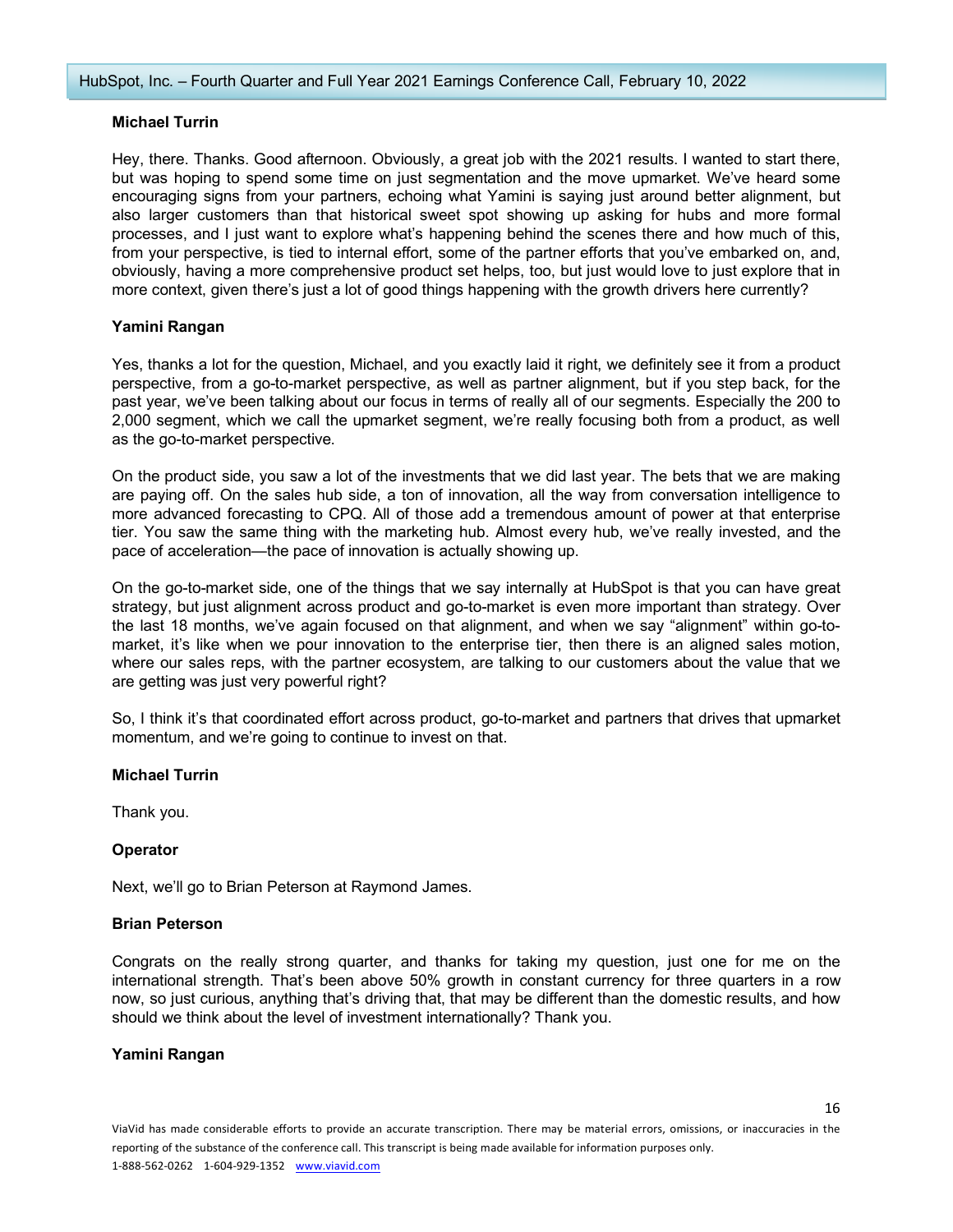Thanks a lot, Brian, for the question. Look, it's consistent both in terms of North America, as well as international, and, in fact, in Q4, they both accelerated in terms of constant currency growth.

I'd say, if you step back, what is common across North America and international is just the need for just a beautiful front office platform. That is the demand that we see both in terms of North America, as well as the international segment, and we just meet the needs right now. We talked a lot about the product innovation, we've talked a lot about the improvements that we've had both on the product side and the go-to-market side, and I think we're firing kind of on all cylinders across the pillars.

In terms of international, I'd say a couple of things. First off, it is a little bit of an earlier stage in some of the countries that we operate in. Customers are a bit earlier in digital transformation and, therefore, our market penetration was low and, therefore, there's momentum there. Then, the second thing I'd say is that we have continued to invest in terms of product localization, customer-facing resources, and there's really good LTV to CAC and good turn on that LTV to CAC that we see in international markets.

So, overall, we continue to invest in both of the markets and we like the balance in terms of the performance both internationally, as well as in North America.

## **Brian Peterson**

Good to hear. Thanks, Yamini.

# **Operator**

Next, we'll hear from Ryan Krieger with Wolfe Research.

## **Male Speaker**

Hey, there. This is (inaudible) for Alex. Thanks for taking the question. Kate, can you please unpack the subscription dollar retention rate in the quarter? How does that directly compare to previous Q3, and is that a number that settles here, is there a pathway for it to grow? How should we think about that going forward?

# **Kate Bueker**

We've talked about net revenue—we spent a bunch of time at the Analyst Day talking about what is going on with our retention rate. We look at retention internally in two different ways. We look at our gross retention and we call it customer dollar retention, and that has, over the last 12 to 18 months, moved up pretty meaningfully. When you look at it relative to Q3, it's generally in the same ballpark, right, we saw a step-up, and that has stayed very healthy.

What is driving that is a couple of things. One is that our customers are just using our product more. Yamini talked about the sort of front office answer that HubSpot provides. We are just seeing our customers use more and different parts of the product. The other thing that is benefiting our customer dollar retention is that we're signing longer contracts with our customers, and that sort of just helps with the overall retention.

In terms of—then, there's an upgrade between our gross retention and our net retention. That also has improved over the last 12 to 18 months. What we've said, as a target in mind, is 110% ten plus for net revenue retention. The upgrade drivers are pretty diverse. I've talked a little bit about them already on this call. It's edition upgrades, it's expansions of seats, it's cross-selling and adopting multiple hubs, and we think that 110% plus is the right target for you thinking about for the foreseeable future.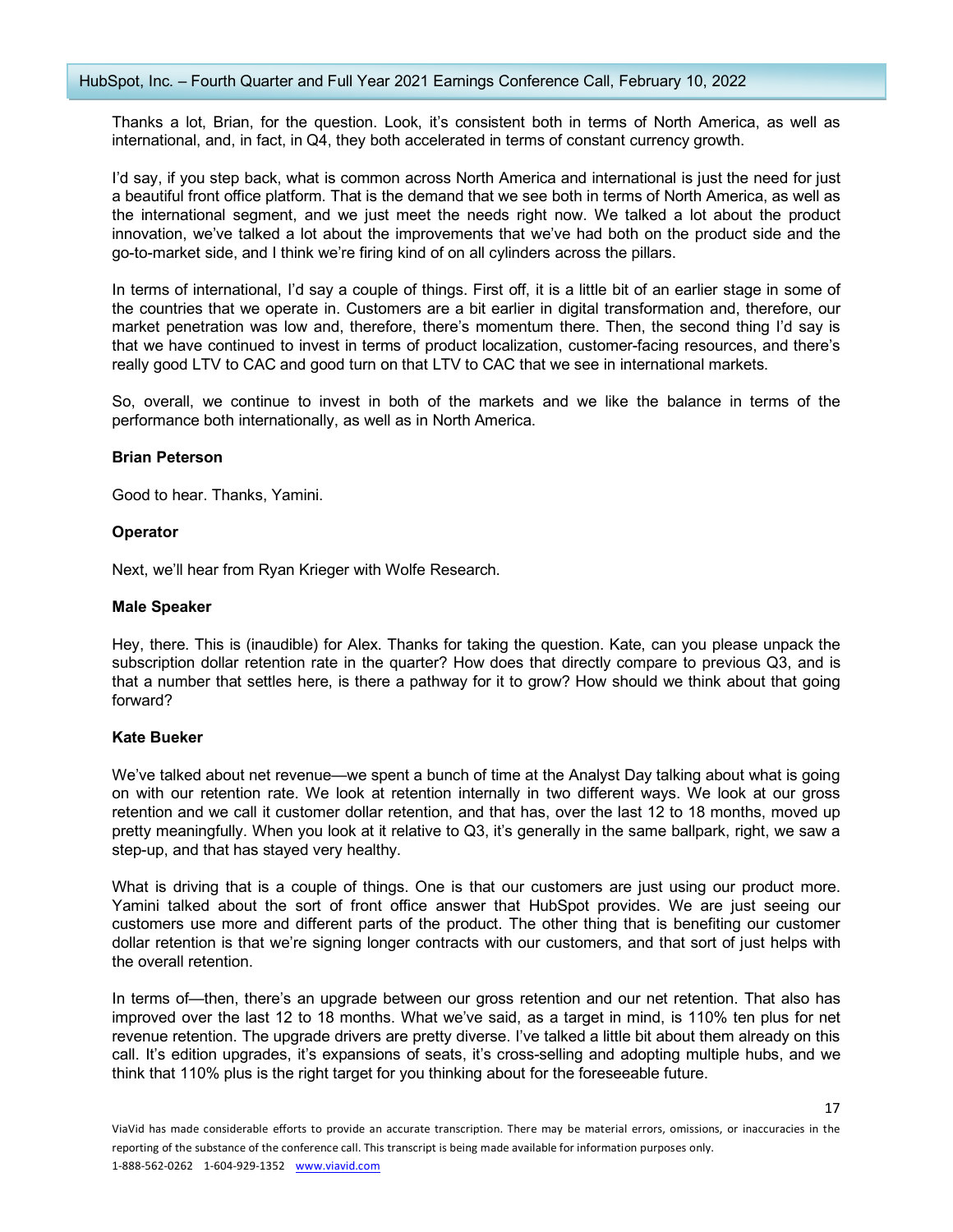## **Male Speaker**

Got it. Thank you.

# **Operator**

Thank you, and next we go to Adam Holitz (phon) with BMO.

## **Keith Bachman**

Hi, it's Keith Bachman from BMO, if you can hear me. I'm just going to launch into my question. The question is this, Kate, for you. You've talked about the customer adds being consistent, but just wondering if the context of that is a different mix. What I mean by that is, within the customer adds that you're getting on a quarterly basis, is it a richer mix of customers or is it the same mix of customers? As you're attracting larger enterprise, it seemed to me that it's a richer mix of customers, but just like to hear a clarification of that as we're thinking about the customer adds during 2022. Along with that, if you could just comment on how we should be thinking about Operations Hub attach rates and growth rates in 2022, again, with the backdrop, it seems to us that you're getting a larger share of larger customers, and so just would like to hear your context of how Operations Hub may do within the color of the 2022 guidance. Thank you.

# **Kate Bueker**

Yes, why don't I start with the customer add question, and, Yamini, I might hand it to you for the Operations Hub context.

It's an interesting question. I think I would answer it by kind of turning back the clock to the beginning of the pandemic, and 2020 was a year where we launched our starter growth suite at \$50, and that was a big change for us, and what we saw was just a step-function increase in the adds at that starter tier. Having now lapped that for a couple of quarters, what we're seeing is a bit more of a balance, right, in terms of the composition of the new customer adds across the starter tier and with the professional and enterprise, and that mix is actually one of the drivers of the increase in ASRPC that we're seeing.

## **Keith Bachman**

Right.

## **Kate Bueker**

So, I do expect that composition in 2022 will look more like 2021, than it will the start of the pandemic and that really concentrated starter adds that we saw in 2020.

## **Keith Bachman**

Okay.

## **Yamini Rangan**

I'll take the Operations Hub. I talked a little bit about the Operations Hub and the value of Operations Hub, it's really supercharging the other hubs. I think the broader point, in terms of the mix that we see, is just more multi-hub. We talked about it in the prepared remarks, 60% of our customer base being multi-hub.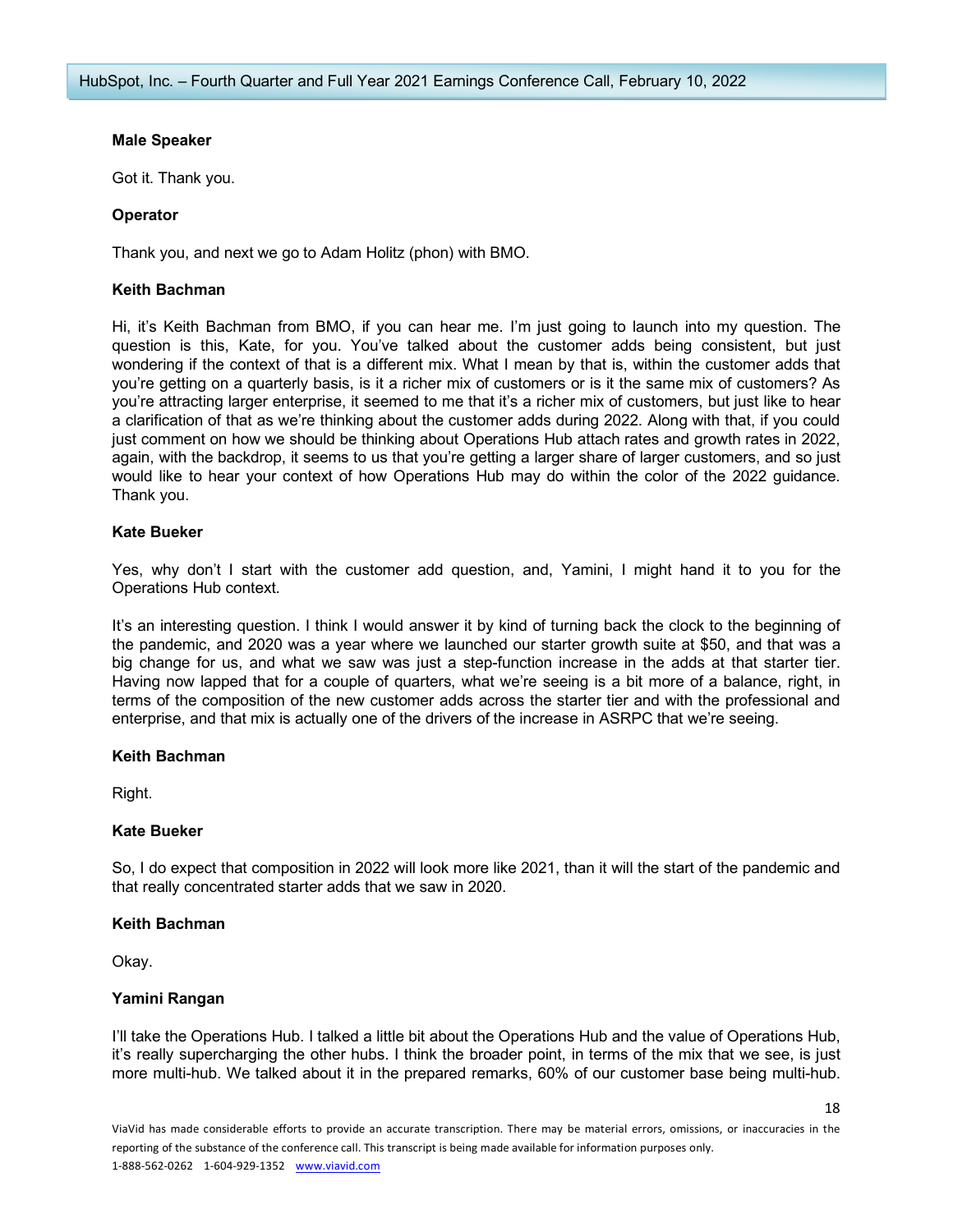Now, having introduced products, like Operations Hub and CMS, and also adding more value to our anchor hubs, like and marketing and sales, we just see a lot more of two-hub or three-hub (inaudible), and that goes to show the overall value that our customers are getting from HubSpot, and so that's how I think about it for last year, as well as going into 2022.

#### **Keith Bachman**

Okay, great. Thank you.

#### **Operator**

Next, we'll go to Terry Tillman at Truist Securities.

## **Conor**

Hey, team, this is Conor on for Terry, and thanks for squeezing me in. We've touched a little bit on this before, but just a bigger picture view. As your product portfolio ramps up and more products are to come online, have your conversations with customers shifted in terms of seeing the value of adopting multiple hubs, and what are some ways you're really seeing customers leaning into the connectedness of the platform and the vision that you set forth?

#### **Yamini Rangan**

Yes, that's a great question. We've been talking about the overall pace of innovation and also the value the customers get. If I step back and—I've been talking to a lot of customers in Q4, sort of January. There are a couple of really big challenges for small and medium businesses right now.

There's just a huge challenge of trying to (inaudible) system, that just don't work well. Small and medium businesses don't have the time, they don't have the budget, they don't have the technical teams that are sitting around, unlike maybe some of the larger companies, and that's a huge challenge.

The second part of the challenge is that they want to clear visibility across the entire customer journey, but marketing and sales are still in silos and they don't get that type of visibility to drive the growth that they need,

HubSpot solves both of these challenges and we become an easy and clear platform choice, and that's why customers are adopting more hubs, on average, and getting more value per hub. When I talk to customers, they're like "Look, we don't even know when one of your hubs stops and the other one starts." It's seamless and it's a just a beautiful customer experience. Plus, we have added a lot to our overall ecosystem, which is the 1,000 integrations that we talked about. This makes us an easier platform choice for small/medium businesses. This is exactly what we want. We want to be the number one CRM platform for scaling businesses, and I think it really meets the needs of customers within the segment. We feel very good about it.

## **Conor**

Great, thank you.

## **Operator**

Thank you. Ladies and gentlemen, that will conclude our question-and-answer session for today. Ms. Rangan, I'd like to turn the conference back to you for any closing or additional comment.